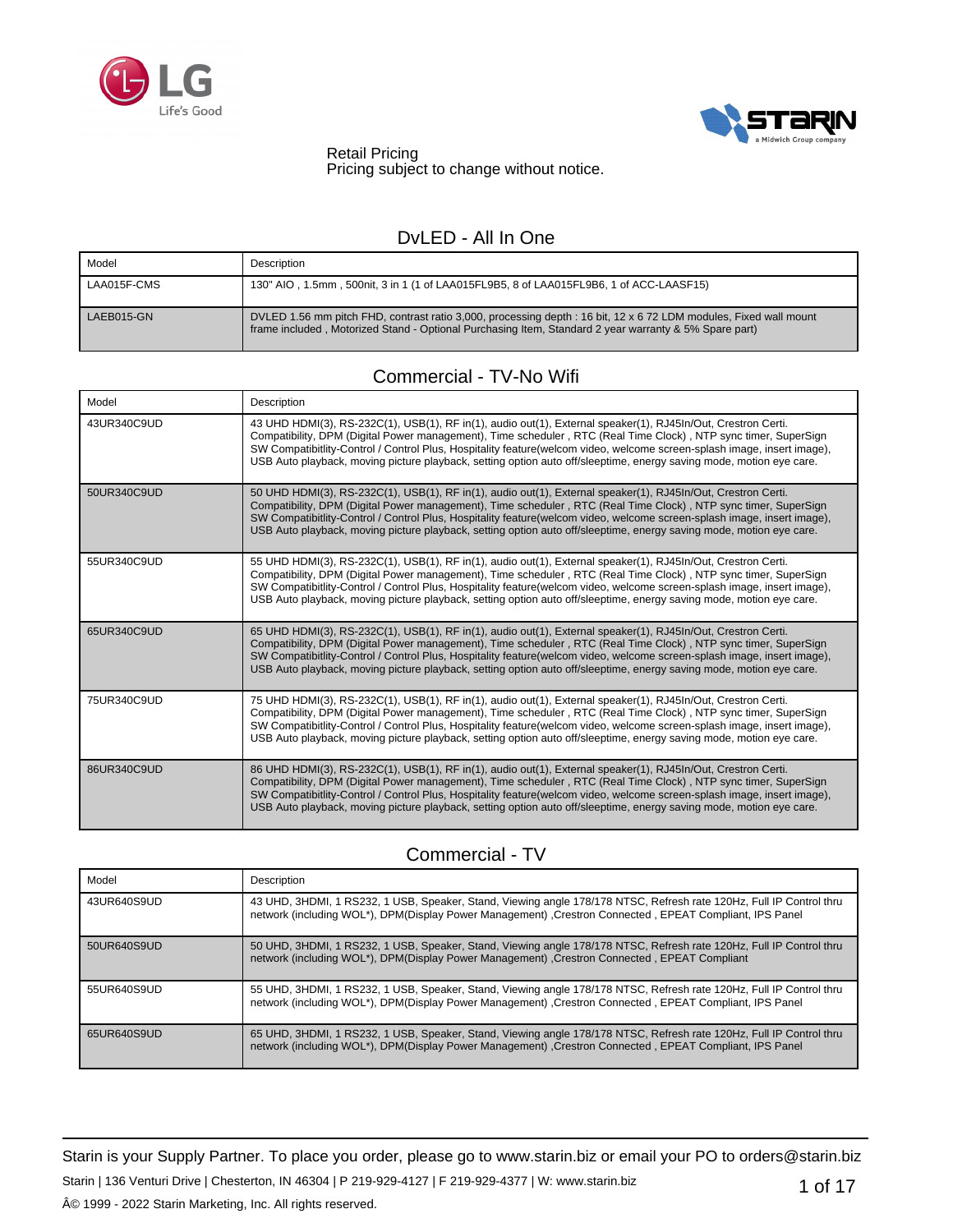



| Model       | Description                                                                                                                                                                                                                      |
|-------------|----------------------------------------------------------------------------------------------------------------------------------------------------------------------------------------------------------------------------------|
| 75UR640S9UD | 75 UHD, 3HDMI, 1 RS232, 1 USB, Speaker, Stand, Viewing angle 178/178 NTSC, Refresh rate 120Hz, Full IP Control thru<br>network (including WOL*), DPM(Display Power Management) , Crestron Connected , EPEAT Compliant, IPS Panel |
| 86UR640S9UD | 86 UHD, 3HDMI, 1 RS232, 1 USB, Speaker, Stand, Viewing angle 178/178 NTSC, TM240Hz, Full IP Control thru network<br>(including WOL*), DPM(Display Power Management) , Crestron Connected , EPEAT compliant, IPS Panel            |

### Commercial - LED SIGNAGE

| Model    | Description                                                                                                                                                                                                                                                                                                                                                                                                                                                                                                                                                 |
|----------|-------------------------------------------------------------------------------------------------------------------------------------------------------------------------------------------------------------------------------------------------------------------------------------------------------------------------------------------------------------------------------------------------------------------------------------------------------------------------------------------------------------------------------------------------------------|
| 32SM5J-B | 32 FHD, IPS panel tech, 400 nit, HDMI(3), RS232C IN//OUT, RJ45(LAN) IN, IR IN, USB(1), Audio out, WebOS 6.0, 50,000<br>hrs of life time, 24/7 operation hours, portrail/landscape, internal memory 8.0GB, Wi-fi, temperature sensor, auto brightness<br>sensor, local key operation, Embedded CMS,USB Plug & Play,Fail over,Background Image,Sync Mode,Screen<br>Share, Video Tag, Play via URL, Screen Rotation, External Input Rotation, Crestron Inside, Smart Energy Saving, PM<br>mode, Wake on LAN, Network Ready, Beacon, HDMI-CEC,                  |
| 43UL3J-E | 43 UHD, 3840x2160 (UHD),330nit (Typ.),Life time 30,000Hrs (Min),Operation Hours (Hours/Day)16/7,Portrait /<br>Landscape, HDMI(3), RS232C IN, RJ45(LAN), USB2.0 Type A(2), Audio Out, RS232C OUT, Wi-Fi, Local Key<br>Operation, webOS6.0, Local Contents Scheduling, Group Manager, USB Plug & Play, Fail over, Booting Logo Image, RS-232C<br>Sync, Local Network Sync, Screen Share, Video Tag, Play via URL, Screen Rotation, External Input Rotation, Gapless<br>Playback, Setting Data Cloning, SNMP, ISM Method, Auto Set ID, Status Mailing, Control |
| 43UH5F-H | 43UH5F<br>-Screen Size (diagonal): 43"<br>-28% Haze<br>$-HDMI(3)$<br>$-$ USB 2.0 (2)<br>- Builtin Speaker, 24/7, (50,00 hrs)<br>-Landscape and Portratit, Viewing Angle (178 x 178)<br>-Auto Brightness Sensor                                                                                                                                                                                                                                                                                                                                              |
| 49UH7F-H | 49UH7F<br>-Screen Size (diagonal): 49"<br>-Resolution: 3840 x 2160 (UHD, RGB)<br>-Brightness: 700 nits<br>-Warranty: 3 Year Limited Warranty<br>-Panel Type: IPS<br>-Aspect Ratio: 16:9<br>-Contrast Ratio: 1100:1<br>-Response Time (G to G): 8 ms<br>-Input Connections: HDMI (3), DP, DVI-D, Audio, USB 2.0                                                                                                                                                                                                                                              |
| 50UL3J-E | 50 UHD, 3840x2160 (UHD),330nit (Typ.),Life time 30,000Hrs (Min),Operation Hours (Hours/Day)16/7,Portrait /<br>Landscape, HDMI(3), RS232C IN, RJ45(LAN), USB2.0 Type A(2), Audio Out, RS232C OUT, Wi-Fi, Local Key<br>Operation, webOS6.0, Local Contents Scheduling, Group Manager, USB Plug & Play, Fail over, Booting Logo Image, RS-232C<br>Sync, Local Network Sync, Screen Share, Video Tag, Play via URL, Screen Rotation, External Input Rotation, Gapless<br>Playback, Setting Data Cloning, SNMP, ISM Method, Auto Set ID, Status Mailing, Control |
| 55UL3J-E | 55 UHD, 3840x2160 (UHD),330nit (Typ.),Life time 30,000Hrs (Min),Operation Hours (Hours/Day)16/7,Portrait /<br>Landscape,HDMI(3),RS232C IN,RJ45(LAN),USB2.0 Type A(2),Audio Out,RS232C OUT,Wi-Fi,Local Key<br>Operation, webOS6.0, Local Contents Scheduling, Group Manager, USB Plug & Play, Fail over, Booting Logo Image, RS-232C<br>Sync, Local Network Sync, Screen Share, Video Tag, Play via URL, Screen Rotation, External Input Rotation, Gapless<br>Playback, Setting Data Cloning, SNMP, ISM Method, Auto Set ID, Status Mailing, Control         |
| 55UH5F-H | 55" UHD, 28% Haze, HDMI (3), DP, DVI-D, Audio, USB 2.0 (1)DP, Audio (Off/Fixed/Variable), Builtin Speaker, 24/7, (50,00<br>hrs), Landscape and Portratit, Viewing Angle (178 x 178), Internal Memory 8GB (System 4GB + Available 3.6GB), Built-in<br>Wi-Fi, Temperature Sensor, Auto Brightness Sensor, Current Sensor, Embedded CMS (USB Auto Playback, Local Contents<br>Scheduling, Group Manager), Image Customization, Failover, Content Sync (RS232C, Local Network), Screen Share, Play<br>via URL, OSD Rotation, Content                            |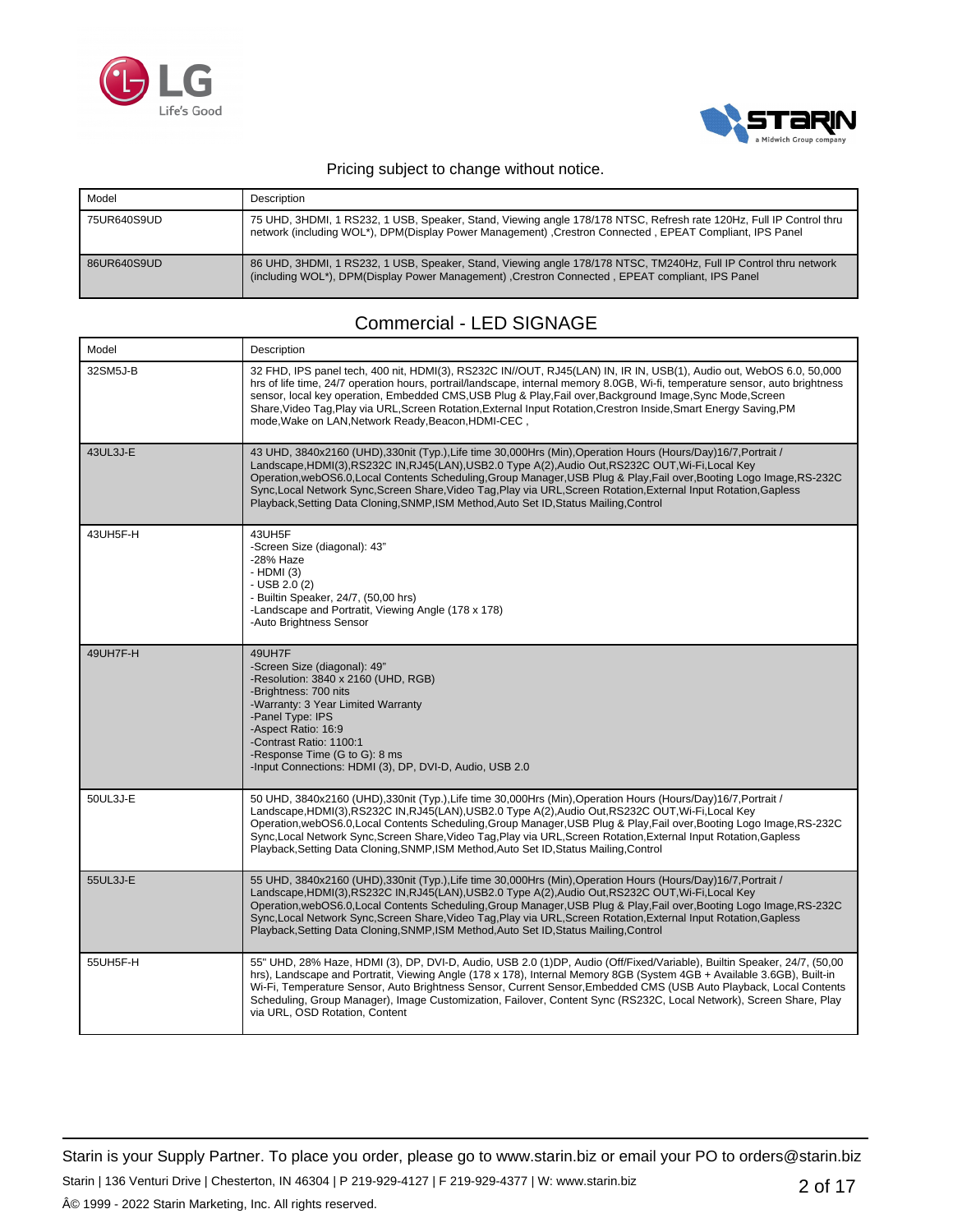



| Model    | Description                                                                                                                                                                                                                                                                                                                                                                                                                                                                                                                                                         |
|----------|---------------------------------------------------------------------------------------------------------------------------------------------------------------------------------------------------------------------------------------------------------------------------------------------------------------------------------------------------------------------------------------------------------------------------------------------------------------------------------------------------------------------------------------------------------------------|
| 55UH7F-H | 55 UHD, Web OS 4.1, HDMI(3), DP, DVI-D, USB2.0 Type A(1), Display Port, Audio IN/OUT,RS232C IN, RJ45(LAN) IN, IR<br>IN, Portrait / Landscape, bulit in WIFI, 50,000Hrs life time & 24/7 operation, 28% Haze, Internal Memory 8GB, Temperature<br>Sensor, Auto Brightness sensor, Acceleration (Gyro) Sensor, Local Key Operation, Multi-screen PIP/PBP(4), Screen Share,<br>Video Tag(4), Play via URL, Screen Rotation, External Input Rotation, Crestron Inside, PM mode, Wake on LAN, Beacon,<br>HDMI-CEC, SI Server Setting, webR                               |
| 65UL3J-E | 65 UHD, 3840x2160 (UHD), 330nit (Typ.), Life time 30,000Hrs (Min), Operation Hours (Hours/Day) 16/7, Portrait /<br>Landscape, HDMI(3), RS232C IN, RJ45(LAN), USB2.0 Type A(2), Audio Out, RS232C OUT, Wi-Fi, Local Key<br>Operation, webOS6.0, Local Contents Scheduling, Group Manager, USB Plug & Play, Fail over, Booting Logo Image, RS-232C<br>Sync, Local Network Sync, Screen Share, Video Tag, Play via URL, Screen Rotation, External Input Rotation, Gapless<br>Playback, Setting Data Cloning, SNMP, ISM Method, Auto Set ID, Status Mailing, Control    |
| 65UH5F-H | 65" UHD, 28% Haze, HDMI (3), DP, DVI-D, Audio, USB 2.0 (1)DP, Audio (Off/Fixed/Variable), Builtin Speaker, 24/7, (50,00<br>hrs), Landscape and Portratit, Viewing Angle (178 x 178), Internal Memory 8GB (System 4GB + Available 3.6GB), Built-in<br>Wi-Fi, Temperature Sensor, Auto Brightness Sensor, Current Sensor, Embedded CMS (USB Auto Playback, Local Contents<br>Scheduling, Group Manager), Image Customization, Failover, Content Sync (RS232C, Local Network), Screen Share, Play<br>via URL, OSD Rotation, Content                                    |
| 65UH7F-H | 65" UHD, 700nit, HDMI(3),DP, DVI-D, Audio In, RS232C In/Out, RJ34 In/Out, IR In, USB(1), Wi-Fi, WebOS 4.1,Life<br>time50,000Hrs (Min.),Operation Hours (Hours/Day)24/7,Portrait / Landscape,Bezel Color:Black,Internal<br>Memory8GB, Temperature Sensor, Auto Brightness sensor, Acceleration (Gyro) Sensor, Local Key Operation, Embedded<br>CMS, USB Plug & Play, Fail over, Background Image, RS-232C Sync, Local Network Sync, Multi-screen: PIP/PBP, Screen<br>Share, Video Tag, Play via URL, Screen Rotation, External Input Rotation, Gapl                  |
| 75UL3J-E | 75 UHD, 3840x2160 (UHD), 330nit (Typ.), Life time 30,000Hrs (Min), Operation Hours (Hours/Day) 16/7, Portrait /<br>Landscape, HDMI(3), RS232C IN, RJ45(LAN), USB2.0 Type A(2), Audio Out, RS232C OUT, Wi-Fi, Local Key<br>Operation, webOS6.0, Local Contents Scheduling, Group Manager, USB Plug & Play, Fail over, Booting Logo Image, RS-232C<br>Sync, Local Network Sync, Screen Share, Video Tag, Play via URL, Screen Rotation, External Input Rotation, Gapless<br>Playback, Setting Data Cloning, SNMP, ISM Method, Auto Set ID, Status Mailing, Control    |
| 75UH5F-H | 75UH5F<br>-Screen Size (diagonal): 75"<br>-28% Haze<br>- HDMI (3)<br>$-$ USB 2.0 (2)<br>- Builtin Speaker, 24/7, (50,00 hrs)<br>-Landscape and Portratit, Viewing Angle (178 x 178)<br>-Auto Brightness Sensor                                                                                                                                                                                                                                                                                                                                                      |
| 86UL3J-B | 86 UHD, 3840x2160 (UHD), 330nit (Typ.), Life time 30,000 Hrs (Min), Operation Hours (Hours/Day) 16/7,<br>Landscape, HDMI(3), RS232C IN, RJ45(LAN), USB2.0 Type A(2), Audio Out, RS232C OUT, Bezel Color Ashed Blue, Wi-<br>Fi, Temperature Sensor, Auto Brightness sensor, webOS6.0, Local Contents Scheduling, Group Manager, USB Plug &<br>Play, Fail over, Booting Logo Image, RS-232C Sync, Local Network Sync, Screen Share, Video Tag, Play via URL, Screen<br>Rotation, External Input Rotation, Gapless Playback, Setting Data Cloning, SNMP, ISM Method, A |
| 86UH5F-H | 86UH5F<br>-Screen Size (diagonal): 86"<br>-28% Haze<br>- HDMI (3)<br>$-$ USB 2.0 (2)<br>Builtin Speaker, 24/7, (50,00 hrs)<br>-Landscape and Portratit, Viewing Angle (178 x 178)<br>-Auto Brightness Sensor                                                                                                                                                                                                                                                                                                                                                        |
| 98UM3E-B | Web OS, HDMI, Display Port, DVI-D, RGB                                                                                                                                                                                                                                                                                                                                                                                                                                                                                                                              |
| 98UM5J-B | 98" UHD, 500nit, HDMI(3), RJ45(LAN),USB(2), Audio Out,Back Light Type: D-LED,Life time 30,000Hrs (Typ.),Operation<br>Hours (Hours/Day)16/7, Portrait & Landscape, Bezel Color: Black, Handle, Internal Memory1.5+16G, Wi-Fi / Bluetooth Built-<br>in, Power Indicator, OS: Android 9.0, USB F/W update, Operation Temperature 0 C to 40 C, Operation Humidity 25%93%, Built-<br>In Power                                                                                                                                                                            |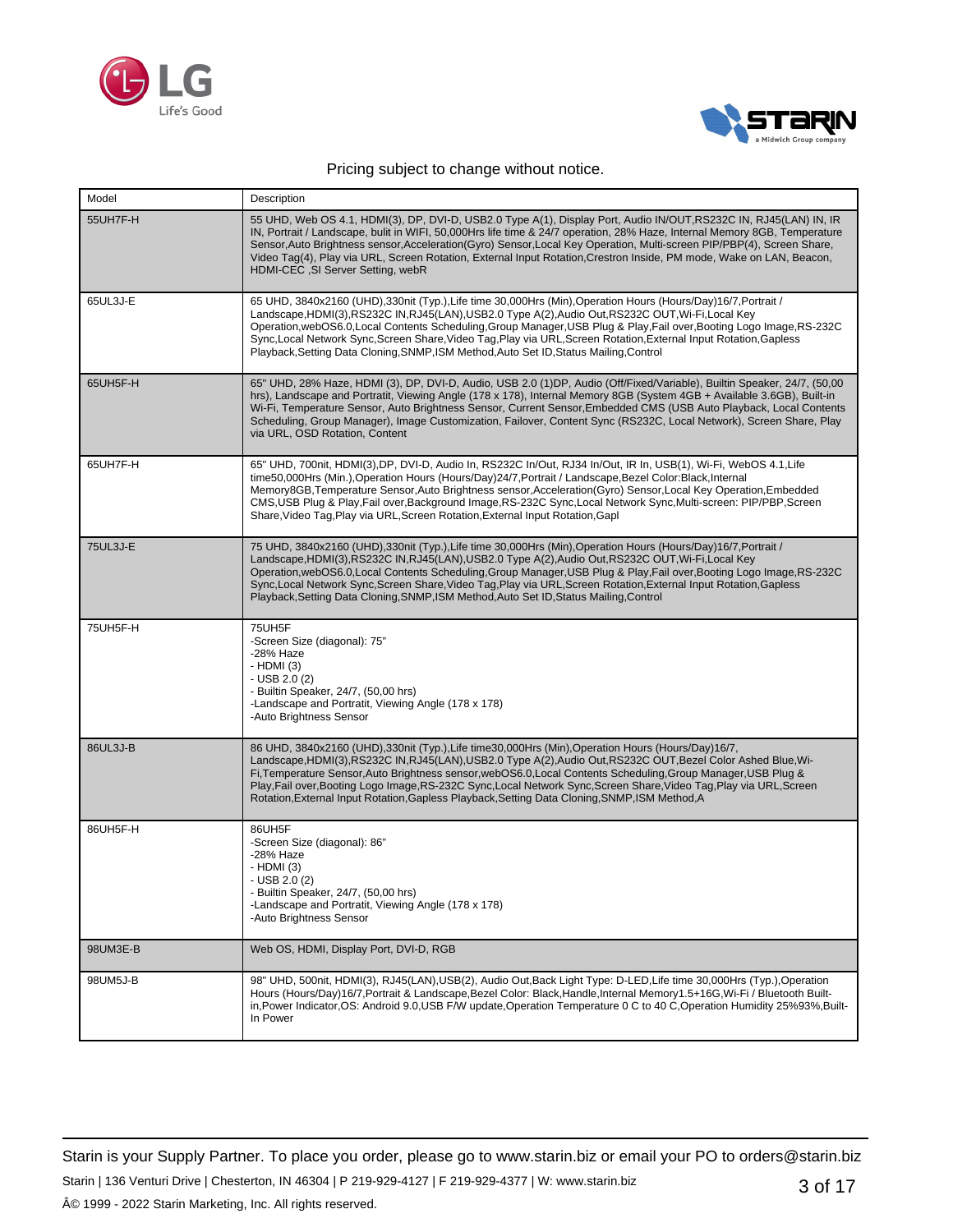



| Model     | Description                                                                                                                                                                                                                                                                                                                                                                                                            |
|-----------|------------------------------------------------------------------------------------------------------------------------------------------------------------------------------------------------------------------------------------------------------------------------------------------------------------------------------------------------------------------------------------------------------------------------|
| 98UH5F-H  | 98UH5F<br>-Screen Size (diagonal): 98"<br>-Resolution: $3840 \times 2160$<br>-Brightness: 500 nits<br>-Warranty: 3 Year Limited Warranty<br>-Panel Type: IPS<br>-Aspect Ratio: 16:9<br>-Contrast Ratio: 1300:1<br>-Response Time (G to G): 8 ms<br>-Input Connections: HDMI (3), DP, DVI-D, Audio, USB 2.0 (2)                                                                                                         |
| 110UM5J-B | 110" UHD, 500nit, HDMI(3),RJ45(LAN),USB(2),Audio Out,Back Light Type: D-LED,Life time50,000Hrs (Typ.),Operation<br>Hours (Hours/Day)16/7, Portrait & Landscape, Bezel Color: Black, Bezel Width: 17mm, Wi-Fi / Bluetooth Built-in, Internal<br>Memory: 1.5+16G, Power Indicator, Local Key Operation, OS: Android 9.0, USB F/W update, Operation Temperature 0 C to<br>40 C, Operation Humidity 25%93%, Built-In Power |

## Commercial - OLED

| Model     | Description                                                                                                                                                                                                                                                                                                                                                                                                                                                                                                                                                          |
|-----------|----------------------------------------------------------------------------------------------------------------------------------------------------------------------------------------------------------------------------------------------------------------------------------------------------------------------------------------------------------------------------------------------------------------------------------------------------------------------------------------------------------------------------------------------------------------------|
| 55EF5G-P  | HDMI, DP, USB 2.0 (2), RS232C In/out, RJ45 In/out, IR In                                                                                                                                                                                                                                                                                                                                                                                                                                                                                                             |
| 55EF5G-L  | HDMI, DP, USB 2.0 (2), RS232C In/out, RJ45 In/out, IR In                                                                                                                                                                                                                                                                                                                                                                                                                                                                                                             |
| 55EW5G-V  | 55" Transparent FHD OLED, HDMI(2),DP,RS232C IN/Out,RJ45 In/Out, IR In, USB(2), DP, Audio Out, Protection Glass<br>Depth 3.0mm, Chemical strenthening, Ani-reflective(film), Shatter Proof, Internal Memory 16 GB, Tempertature Sensor,<br>Web OS4.0, Embedded CMS, USB Plug & Play, Fail over, RS-232C Sync, Local Network Sync, Video Tag, Screen<br>Rotation, External Input Rotation, Gapless Playback, Tile Mode Setting, Setting Data Cloning, SNMP, ISM Method, Auto Set<br>ID, Status Mailing, Control Manager, Crestron Inside, PM mode, W                   |
| 55EW5PG-S | 55 Transparent OLED, 1920x1080 (FHD), Life time 30,000 Hrs (Typ.), Operation Hours (Hours/Day) 18/7 (Moving Content<br>Only), Portrait / LandscapeO, HDMI, DP, RS232C IN, RS232C OUT, RJ45(LAN), USB, DP Out, Audio Out, Bezel<br>ColorTransparent, Internal Memory16GB, Wi-Fi, Temperature Sensor, Embedded CMS, USB Plug & Play, Fail over, Video<br>Tag, Gapless Playback, Setting Data Cloning, SNMP, ISM Method, Auto Set ID, Status Mailing, Control Manager, Crestron<br>Inside, Wake on LAN, PM mode, HDMI-CEC, SI Server Setting, Pro: Idiom, Operation Tem |
| 55EJ5G-B  | 55EJ5G<br>-Brightness(Typ.): $400 \text{ cd/m}^2$ (APL 25%)<br>-Bezel: 0.9 mm (Even, Off bezel)<br>-Depth: 4.9mm (Head)<br>-Interface: HDMI/ USB 2.0(2)/ DP/ Audio Out/ RS232C/ RJ45/ IR                                                                                                                                                                                                                                                                                                                                                                             |
| 65EP5G-B  | 65 OLED Pro Picture - Adjust (OLED Light Brightness Contrast Chroma Sharpness Tint) Color Temp (VAR<br>Temp./9300K/6500K/5400K/3200K/D65(6504K)/C(6774K)/D-Cinema(6302K)) R/G/B Gain(-100 ~ 100) Transfer Matrix(Auto<br>/ BT.709 / BT.601 / BT.2020) Mastering Peak(Auto / 0 / 400 / 540 / 700 / 1000 / 2000 / 3000 / 4000 / 10000) SDI Color<br>Format(Auto / RGB444 / YCbCr444 / YCbCr422) SCAN(Zero Scan /Over Scan / Under Scan / Pixel to Pixel) AFD (Active<br>Format Description) Aspect Ratio(Full/16:9/4:3/14:9/13:9/1.8                                   |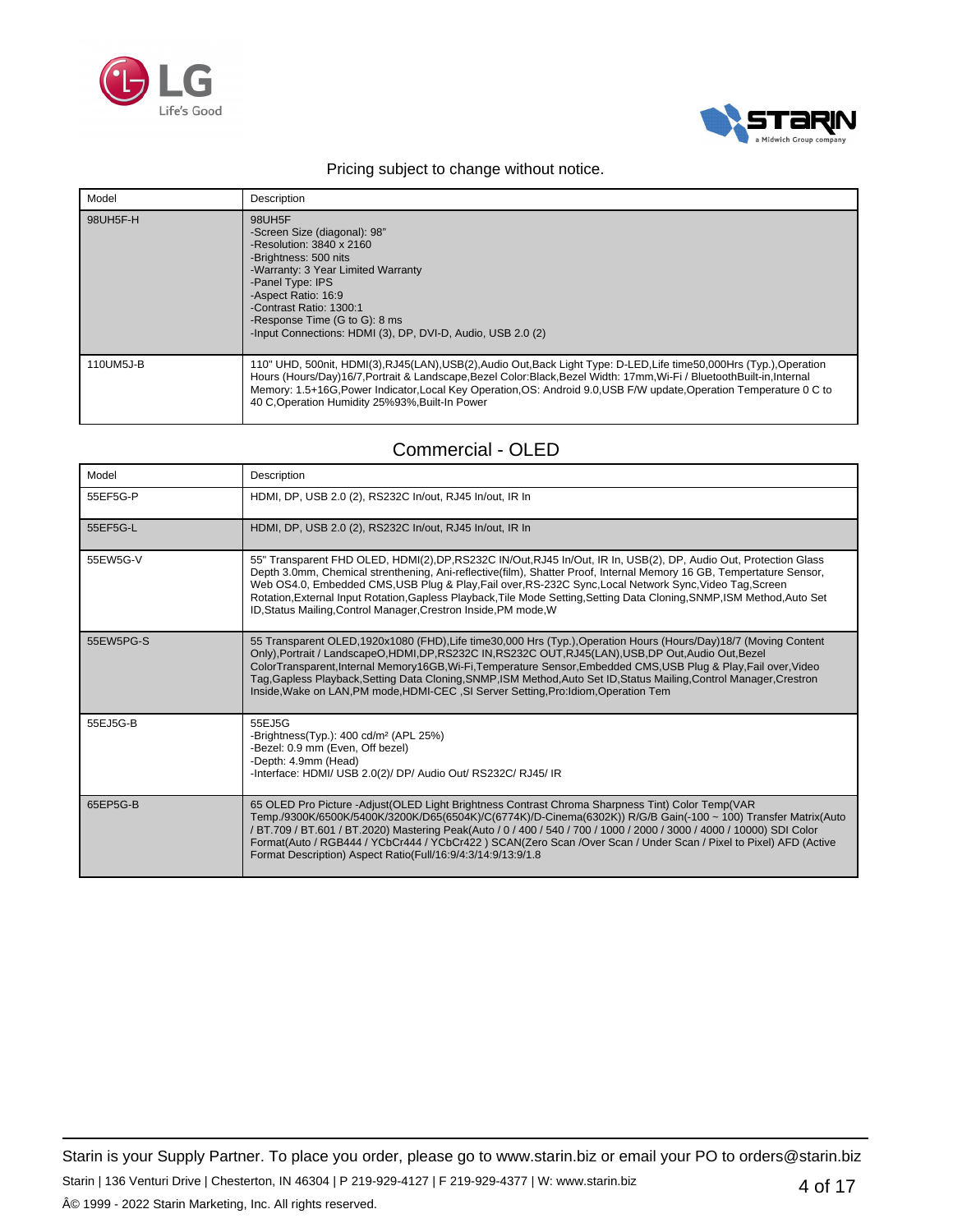



## Commercial - Out Door / Semi-Out Door

| Model    | Description                                                                                                                                                                                                                                                                                                                                                                                                                                                                                                                                                   |
|----------|---------------------------------------------------------------------------------------------------------------------------------------------------------------------------------------------------------------------------------------------------------------------------------------------------------------------------------------------------------------------------------------------------------------------------------------------------------------------------------------------------------------------------------------------------------------|
| 22SM3G-B | 22SM3G-B<br>-Screen Size (diagonal): 21.5"<br>-Resolution: 1920 x 1080<br>-Brightness: 250 nits<br>-Panel Type: IPS<br>-Aspect Ratio: 16:9<br>-Contrast Ratio: 1000:1<br>-Response Time (G to G): 14 ms<br>-Input Connections: HDMI (2), USB 2.0 Type A, Audio In<br>-Daily Operation: 16 / 7<br>-Lifetime: 30,000 hours                                                                                                                                                                                                                                      |
| 22XE1J-B | Screen Size21.5", Native Resolution 1920x1080(FHD), 1500nit (Typ, w/ Glass), Life time70,000 Hrs (Typ), Operation Hours<br>(Hours/Day)24/7, Portrait / Landscape, HDMI, RS232C IN, RJ45(LAN), USB2.0 Type A (1), Externel Speaker Out, Internal<br>Memory16GB, Wi-Fi, Temperature Sensor, Auto Brightness sensor, Humidity Sensor, Acceleration (Gyro) Sensor, Power<br>Indicator, FAN, webOS4.1, Embedded CMS, USB Plug & Play, Fail over, Background Image, Video Tag, Play via URL, Screen<br>Rotation, External Input Rotation, Smart Energy Saving, PM m |
| 49XE4F-M | 49XE4F<br>-Screen Size (diagonal): 49"<br>-Resolution: 1920 x 1080<br>-Brightness: 3200 nits<br>-Warranty: 3 Year Limited<br>-Panel Type: IPS<br>-Aspect Ratio: 16:9<br>-Contrast Ratio: 1300:1<br>-Response Time (G to G): 8 ms<br>-Input Connections: HDMI, DP, RGB, USB                                                                                                                                                                                                                                                                                    |
| 49XS4J-B | 49" FHD, HDMI(2), DP, RS232C In/Out, RJ45 In, IR In, USB(1), External Speaker out,1920x1080 (FHD),Operation Hours<br>(Hours/Day)24/7, Life time50,000 Hrs (Typ), Portrait / Landscape, Internal Memory 16GB, Built-inWi-Fi, Temperature<br>Sensor, Auto Brightness sensor, Acceleration (Gyro) Sensor, Local Key Operation, FAN, webOS4.1, Embedded CMS, USB Plug<br>& Play, Fail over, Background Image, Sync Mode, Multi-screen PIP/PBP, Screen Share, Video Tag, Play via URL, Screen<br>Rotation- External Input Rotation, Gapless Playback, Tile         |
| 55XE4F-M | 55XE4F<br>-Screen Size (diagonal): 55"<br>-Resolution: 1920 x 1080<br>-Brightness: 3200 nits<br>-Warranty: 3 Year Limited<br>-Panel Type: IPS<br>-Aspect Ratio: 16:9<br>-Contrast Ratio: 1200:1<br>-Response Time (G to G): 8 ms<br>-Input Connections: HDMI, DP, RGB, USB                                                                                                                                                                                                                                                                                    |
| 55XS4J-B | 55" FHD, HDMI(2), DP, RS232C In/Out, RJ45 In, IR In, USB(1), External Speaker out, 1920x1080 (FHD), Life time50,000<br>Hrs (Typ), Operation Hours (Hours/Day) 24/7, Rotation Portrait / Landscape, lay, Fail over, Background Image, Sync<br>Mode, Multi-screen PIP/PBP, Screen Share, Video Tag, Play via URL, Screen Rotation, External Input Rotation, Gapless<br>Playback, Tile Mode Setting, Setting Data Cloning, SNMP, ISM Method, Auto Set ID, Status Mailing, Control Manager, Smart<br>Energy Saving, PM mode, Wake on LAN, Network Ready, Beaco    |
| 75XE3C-B | 75XE3C<br>-Screen Size (diagonal): 75"<br>-Resolution: 3840 x 2160 (UHD) M+ (WRGB)<br>-Brightness: 3000 nits<br>-Panel Type: IPS<br>-Aspect Ratio: 16:9<br>-Response Time (G to G): 8 ms<br>-Input Connections: HDMI, DP, DVI-D, Audio In, USB 3.0, SD Card                                                                                                                                                                                                                                                                                                   |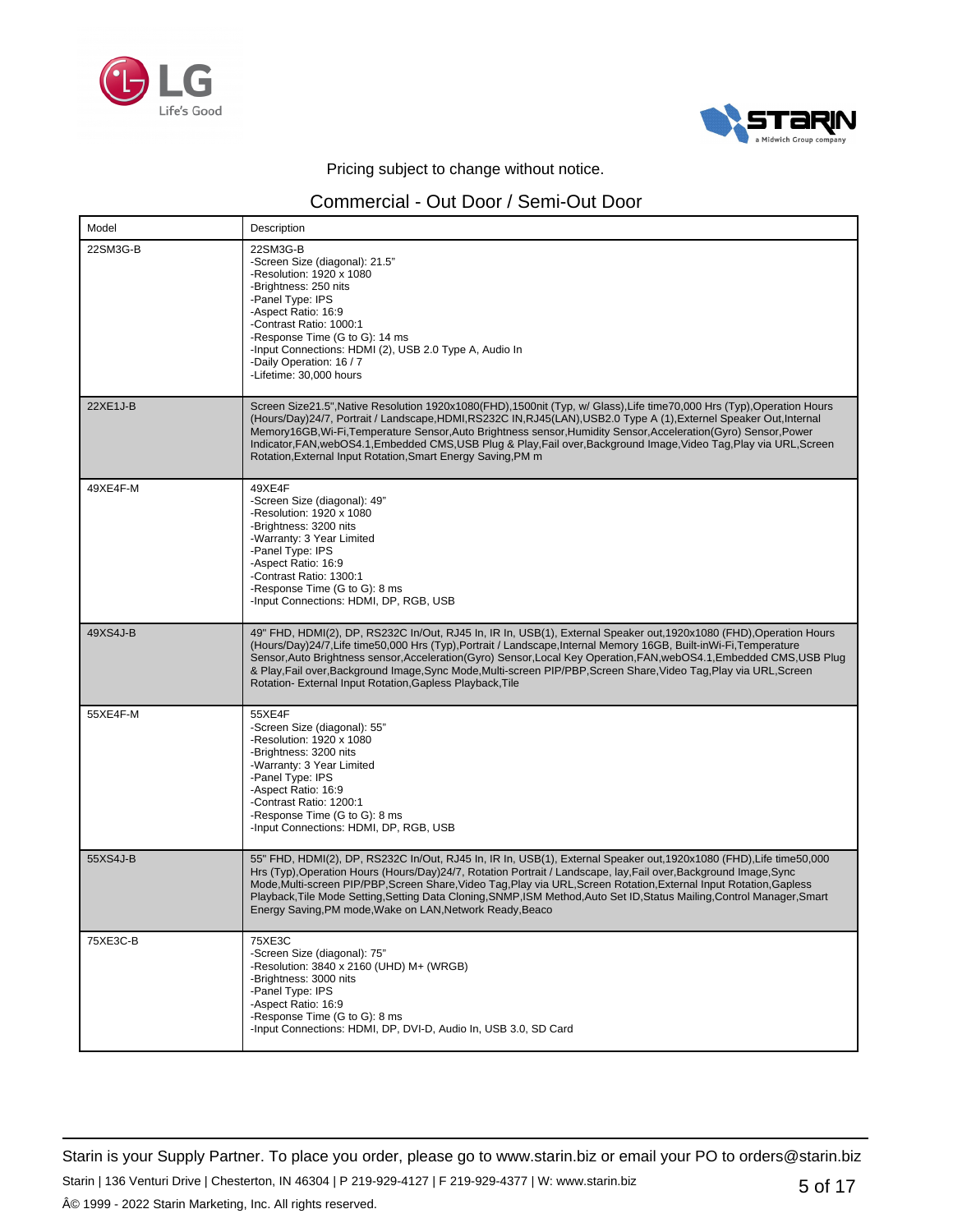



| Model    | Description                                                                                                                                                                                                                                                                                                                                                                                                                                                                                                             |
|----------|-------------------------------------------------------------------------------------------------------------------------------------------------------------------------------------------------------------------------------------------------------------------------------------------------------------------------------------------------------------------------------------------------------------------------------------------------------------------------------------------------------------------------|
| 75XS4G-B | HDMI(2), DP, USB2.0 Type A (1), RS232C IN/out, RJ45(LAN)In/Out, IR IN, Externel Speaker Out L/R, Bezel Width -Even<br>bezel: 13.8mm, Internal Memory 16GB, Built in Wi-Fi, Temperature Sensor, Auto Brightness sensor, Acceleration (Gyro)<br>Sensor, webOS4.1, Multi-screen PIP/PBP(2), Screen Share, Video Tag(4), Play via URL, Screen Rotation, External Input<br>Rotation, 24/7/50,000 Hrs life time, Operation Temperature - 0 C to 40C, Operation Humidity -10 % to 80 %, Power Supply<br>AC 100-240V~, 50/60Hz. |

### Commercial - TOUCH

| Model      | Description                                                                                                                                                                                                                                                                                                                                                                                                                                                                                                                  |
|------------|------------------------------------------------------------------------------------------------------------------------------------------------------------------------------------------------------------------------------------------------------------------------------------------------------------------------------------------------------------------------------------------------------------------------------------------------------------------------------------------------------------------------------|
| 55TC3CG-H  | 55TC3CG<br>-Screen Size (diagonal): 55"<br>-Resolution: 3840 x 2160 (UHD)<br>-Brightness: 350 nits<br>-Warranty: 3 Year Limited<br>-Panel Type: IPS Capacitive Touch<br>-Aspect Ratio: 16x9<br>-Contrast Ratio: 1100:1<br>-Input Connections: HDMI (x2), DP, RS-232, RJ45, IR-In, USB 2.0                                                                                                                                                                                                                                    |
| 65TR3DJ-B  | 65" UHD, IPS Panel, Anti Glare, 7H(Mohs) surface treatment(Haze), 8ms (G to G) response time, 30,000 Hrs of life time,<br>16/7(hours/day) operation hours, Landscape, HDMI(3), USB- USB3.0 Type A(3) & USB2.0 Type A(3), RGB, Android 8.0,<br>Audio In/out, RS232C IN, RJ45(LAN) IN, Touch USB(2), Handle, VESATM Standard Mount Interface, Internal Memory<br>16(GB), Built in WIFI, Power indicator, Local Key operation, Android 8.0, Screen Share, Operation temp 0 C to 40 C,<br>Operation Humidity 10% to 80%, OPS typ |
| 65TR3DJ-WM | Bundle - 1 unit of 65TR3DJ-B Display with stand accessory WM-L000S.                                                                                                                                                                                                                                                                                                                                                                                                                                                          |
| 65TR3DJ-ST | Bundle - 1 unit of 65TR3DJ-B Display with stand accessory ST-000F.                                                                                                                                                                                                                                                                                                                                                                                                                                                           |

### Display - Outdoor

| Model          | Description                                                      |
|----------------|------------------------------------------------------------------|
| 65EP5G-ACS.EUS | 65EP5G bundle wth stand(1 display 65EP5G-B + 1 stand ACC-S-EP5G) |

## Commercial - TOUCH

| Model      | Description                                                                                                                                                                                                                                                                                                                                                                                                                                                                                                                  |
|------------|------------------------------------------------------------------------------------------------------------------------------------------------------------------------------------------------------------------------------------------------------------------------------------------------------------------------------------------------------------------------------------------------------------------------------------------------------------------------------------------------------------------------------|
| 75TR3DJ-B  | 75" UHD, IPS Panel, Anti Glare, 7H(Mohs) surface treatment(Haze), 8ms (G to G) response time, 30,000 Hrs of life time,<br>16/7(hours/day) operation hours, Landscape, HDMI(3), USB- USB3.0 Type A(3) & USB2.0 Type A(3), RGB, Android 8.0,<br>Audio In/out, RS232C IN, RJ45(LAN) IN, Touch USB(2), Handle, VESATM Standard Mount Interface, Internal Memory<br>16(GB), Built in WIFI, Power indicator, Local Key operation, Android 8.0, Screen Share, Operation temp 0 C to 40 C,<br>Operation Humidity 10% to 80%. OPS typ |
| 75TR3DJ-WM | Bundle - 1 unit of 75TR3DJ-B Display with stand accessory WM-L000S.                                                                                                                                                                                                                                                                                                                                                                                                                                                          |

# Display - Transparent

| Model           | Description                                                                                                                     |
|-----------------|---------------------------------------------------------------------------------------------------------------------------------|
| <b>WM-B640S</b> | Dedicated bracket for double-sided installation for 75XS4G and LG 65/55/49 inches UH7 Series, 65/55/49 inches UH5/UM3<br>Series |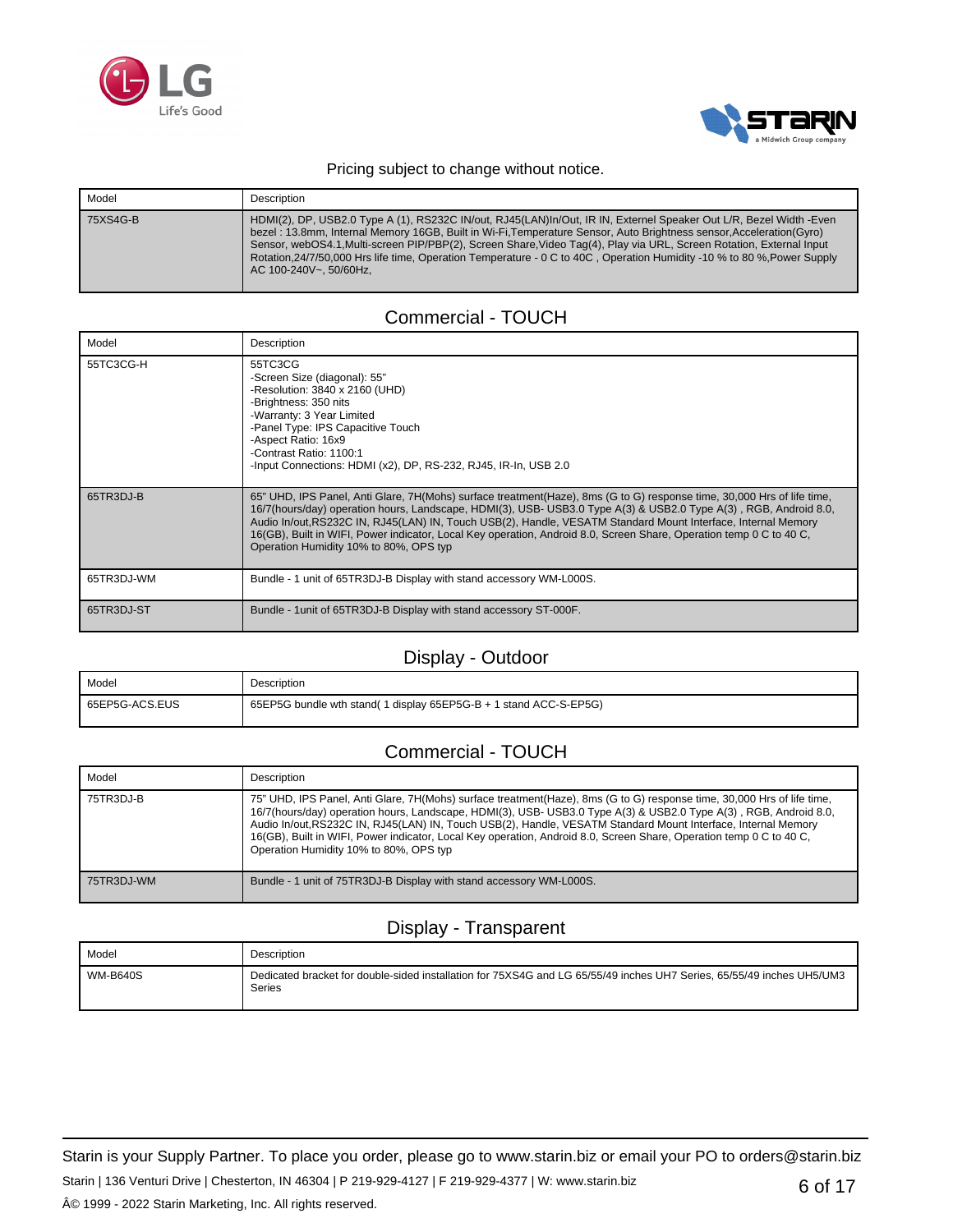



### Commercial - TOUCH

| Model      | Description                                                                                                                                                                                                                                                                                                                                                                                                                                                                                                                  |
|------------|------------------------------------------------------------------------------------------------------------------------------------------------------------------------------------------------------------------------------------------------------------------------------------------------------------------------------------------------------------------------------------------------------------------------------------------------------------------------------------------------------------------------------|
| 75TR3DJ-ST | Bundle - 1 unit of 75TR3DJ-B Dislplay with stand accessory ST-000F.                                                                                                                                                                                                                                                                                                                                                                                                                                                          |
| 86TR3DJ-B  | 65" UHD, IPS Panel, Anti Glare, 7H(Mohs) surface treatment(Haze), 8ms (G to G) response time, 30,000 Hrs of life time,<br>16/7(hours/day) operation hours, Landscape, HDMI(3), USB- USB3.0 Type A(3) & USB2.0 Type A(3), RGB, Android 8.0,<br>Audio In/out, RS232C IN, RJ45(LAN) IN, Touch USB(2), Handle, VESATM Standard Mount Interface, Internal Memory<br>16(GB), Built in WIFI, Power indicator, Local Key operation, Android 8.0, Screen Share, Operation temp 0 C to 40 C,<br>Operation Humidity 10% to 80%, OPS typ |
| 86TR3DJ-WM | Bundle - 1 unit of 86TR3DJ-B Display with stand accessory WM-L000S.                                                                                                                                                                                                                                                                                                                                                                                                                                                          |
| 86TR3DJ-ST | Bundle - 1 unit of 86TR3DJ-B Display with stand accessory ST-000F.                                                                                                                                                                                                                                                                                                                                                                                                                                                           |

# One Quick Series - Quick Works

| Model     | Description                                                                                                                                                                                                                                                                                                                                                                                                                                                                                                                      |
|-----------|----------------------------------------------------------------------------------------------------------------------------------------------------------------------------------------------------------------------------------------------------------------------------------------------------------------------------------------------------------------------------------------------------------------------------------------------------------------------------------------------------------------------------------|
| 55CT5WJ-B | Landscape onlyKey Feature(Windows)-Internal Memory8GB3840x2160 (UHD)U-IPSLife time50000HrsOperation Hours<br>(Hours/Day)24/7Connectivity(webOS): HDMIO(2)DPUSB-Type CRS232C INRJ45(LAN)IR INUSB2.0 Type A(1)RS232C<br>OutRJ45(LAN) Connectivity(Windows): RJ45(LAN)USB3.1 Type A(2) USB Type C(1)Temperature SensorAuto Brightness<br>sensorLocal Key OperationwebOS4.1Background Image-Booting Logo ImageNo Signal ImageScreen RotationExternal<br>Input RotationCrestron InsideSmart Energy SavingPM modeWake on LANHDMI-CEC B |

## Commercial - STRETCH

| Model    | <b>Description</b>                                                                                                                                                                                                                                                                                                                                                                                                                                                           |
|----------|------------------------------------------------------------------------------------------------------------------------------------------------------------------------------------------------------------------------------------------------------------------------------------------------------------------------------------------------------------------------------------------------------------------------------------------------------------------------------|
| 86BH5F-B | 86" UHD Ultra stretch, 500 nit, HDMI(3), DP, DVI-D, USB2.0(2), Audio In, RS232C IN, RJ45(LAN), IR IN, DP Out, Audio<br>Out, RS232C OUT, RJ45(LAN), Wi-Fi, webOS 4.0 (SCAP: not support), Embedded CMS, USB Plug & Play, Background<br>Image, PBP, Screen Rotation, External Input Rotation, Beacon, HDMI-CEC, SuperSign Control / Control+, SuperSign<br>WB, SuperSign Media Editor, Signage 365 Care, 50,000Hrs (Typ.), 24/7                                                |
| 86BH5F-M | 86" UHD Ultra stretch, 500 nit, HDMI(3), DP, DVI-D, USB2.0(2), Audio In, RS232C IN, RJ45(LAN), IR IN, DP Out, Audio<br>Out, RS232C OUT, RJ45(LAN), Wi-Fi, webOS 4.0 (SCAP: not support), Embedded CMS, USB Plug & Play, Background<br>Image, PBP, Screen Rotation, External Input Rotation, Beacon, HDMI-CEC, SuperSign Control / Control+, SuperSign<br>WB, SuperSign Media Editor, Signage 365 Care, 50, 000 Hrs (Typ.), 24/7                                              |
| 88BH7G-B | 88" UHD Ulitra stretch, 700nit, Web OS, HDMI (3), USB(2), Display Port(1), DVI-D(1), Audio In(1), RS232C<br>IN, RJ45(LAN), IR IN, DP Out, Audio Out, RS232C OUT, RJ45(LAN), Builit in WIFI, Web OS 4.0, Embedded CMS, USB Plug &<br>Play, Background Image, RS-232C Sync, Local Network Sync, PBP(4), Video Tag(4), Screen Rotation, External Input<br>Rotation, Gapless Playback, Beacon, HDMI-CEC, SI Server Setting, webRTC, Pro: Idiom, Operation Hours (Hours/Day) 24/7 |

### Commercial - Video Walls

| Model      | Description                                                                                                                                                                                                                                                                                                                                                                                                                                                                                                                                           |
|------------|-------------------------------------------------------------------------------------------------------------------------------------------------------------------------------------------------------------------------------------------------------------------------------------------------------------------------------------------------------------------------------------------------------------------------------------------------------------------------------------------------------------------------------------------------------|
| 55SVH7PF-H | HDMI (2), DP, DVI-D, RGB, Audio, USB 2.0, RS232C In/out, RJ45 In/out, IR In, 24 Hrs, Bezel to Bezel .88mm, Internal<br>Memory 8GB (System 4GB, Available 4GB), Temperature Sensor, Tile Mode (Up to 15x15), Natural Mode @Tile Mode,<br>ISM Method, DPM Select, Smart Energy Saving, Contents Scheduling(USB, Inte                                                                                                                                                                                                                                    |
| 49VL5G-M   | HDMI,DP,DVI-D,Audio In,RS232C IN,RJ45(LAN),IR IN,USB,DP Out,Audio Out,RS232C OUT,Temperature Sensor,Local<br>Contents Scheduling, USB Plug & Play, Fail over, Booting Logo Image, No Signal Image, RS-232C Sync, Screen Rotation, Tile<br>Mode Setting, Setting Data Cloning, SNMP, ISM Method, Auto Set ID, Crestron Inside, Smart Energy Saving, PM mode, Wake<br>on LAN, HDMI-CEC, SI Server Setting, SuperSign CMS, SuperSign Control / Control+, SuperSign WB, SuperSign Media<br>Editor, Signage 365 Care, Portrait / Landscape, Operation Hour |

7 of 17 Starin is your Supply Partner. To place you order, please go to www.starin.biz or email your PO to orders@starin.biz Starin | 136 Venturi Drive | Chesterton, IN 46304 | P 219-929-4127 | F 219-929-4377 | W: www.starin.biz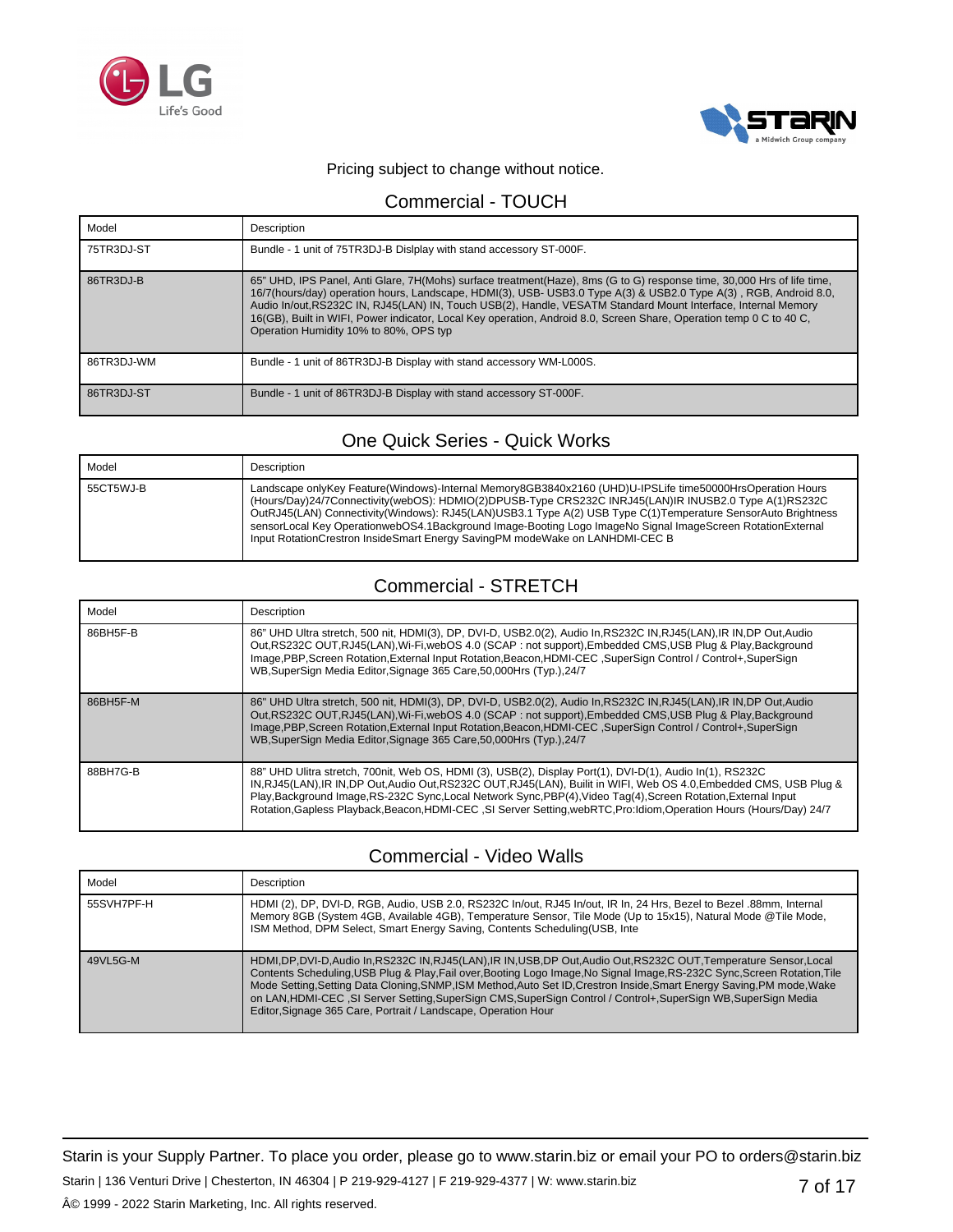



| Model     | Description                                                                                                                                                                                                                                                                                                                                                                                                                                                                                                                                            |
|-----------|--------------------------------------------------------------------------------------------------------------------------------------------------------------------------------------------------------------------------------------------------------------------------------------------------------------------------------------------------------------------------------------------------------------------------------------------------------------------------------------------------------------------------------------------------------|
| 55VL5F-A  | 55VL5F<br>-Screen Size (diagonal): 55"<br>-Resolution: 1920 x 1080<br>-Brightness: 500 nits<br>-Warranty: 3 Year Limited Warranty<br>-Panel Type: IPS<br>-Aspect Ratio: 16:9<br>-Contrast Ratio: 1200:1<br>-Response Time (G to G): 8 ms<br>-Input Connections: HDMI(x2), DP, DVI-D, Audio, USB 2.0                                                                                                                                                                                                                                                    |
| 55VSM5J-H | 55"FHD Video-Wall, Even bezel: 0.44mm, HDMI(2), DP(1), DVI-D(1), Audio In, RS232C IN/Out, RJ45(LAN), IR IN, USB(1),<br>WebOS 4.1, Operation Hours (Hours/Day)24/7, Portrait / Landscape, Bezel Color: Black, Handle, Internal<br>Memory8GB, Temperature Sensor, BLU Sensor, Acceleration (Gyro) Sensor, Local Key Operation, Embedded CMS, USB Plug<br>& Play, Fail over, RS-232C Sync, Local Network Sync, Video Tag, Play via URL, Screen Rotation, External Input<br>Rotation, Gapless Playback, Tile Mode Setting, Setting Data Cloning, SNMP, ISM |

## Commercial - Video Wall Bundle

| Model       | Description                                                                                                                                                                                                                                                                                                                                                                                                                                                                                                                    |
|-------------|--------------------------------------------------------------------------------------------------------------------------------------------------------------------------------------------------------------------------------------------------------------------------------------------------------------------------------------------------------------------------------------------------------------------------------------------------------------------------------------------------------------------------------|
| 49VL5GMW-4P | 2x2 49VL5G-M w/Peerless mount                                                                                                                                                                                                                                                                                                                                                                                                                                                                                                  |
| 49VL5GMW-9P | 3x3 49VL5G-M w/Peerless mount                                                                                                                                                                                                                                                                                                                                                                                                                                                                                                  |
| 49VL5GMW-4C | 2x2 49VL5G-M bundle with Crimson mount                                                                                                                                                                                                                                                                                                                                                                                                                                                                                         |
| 49VL5GMW-9C | 3x3 49VL5G-M bundle with Crimson mount                                                                                                                                                                                                                                                                                                                                                                                                                                                                                         |
| 55VL5FAW-4C | 2x2 55 VL5F-A bundle with Crimson mount                                                                                                                                                                                                                                                                                                                                                                                                                                                                                        |
| 55VL5FAW-4P | Peerless Mount SKU: DS-VW775                                                                                                                                                                                                                                                                                                                                                                                                                                                                                                   |
| 55VL5FAW-9C | 3x3 55VL5F-A bundle with Crimson mount                                                                                                                                                                                                                                                                                                                                                                                                                                                                                         |
| 55VL5FAW-9P | Peerless Mount SKU: DS-VW775                                                                                                                                                                                                                                                                                                                                                                                                                                                                                                   |
| 55VM5EW-4P  | Peerless Mount SKU: DS-VW775                                                                                                                                                                                                                                                                                                                                                                                                                                                                                                   |
| 55VM5EW-9P  | Peerless Mount SKU: DS-VW775                                                                                                                                                                                                                                                                                                                                                                                                                                                                                                   |
| 55VM5J-H    | 55 FHD Video Wall, 1,920 X 1,080 (FHD), 500nit (Typ.), IPS Panel Technology, Life time 60,000Hrs (Typ.) / 50,000Hrs<br>(Min.), Operation Hours (Hours/Day) 24/7, Portrait / Landscape, HDMI(2), HDCP2.2, DP, DVI-D, Audio In, Audio Out,<br>RS232C IN, RS232C OUT, RJ45(LAN), IR IN, USB2.0 Type A(1), Bezel Color Black, Bezel Width B2B: 1.74mm (Panel<br>Bezel to Panel Bezel), 1.3mm(T/L), 0.44mm(B/R), A2A: 2.49mm (Active area to Active area), 1.75mm(T/L), 0.74mm(B/R),<br>Handle, Internal Memory 8GB, Temperature Se |
| 55VSM5JW-4P | 2x2 55VSM5J-H w/Peerless mount                                                                                                                                                                                                                                                                                                                                                                                                                                                                                                 |
| 55VSM5JW-9P | 3x3 55VSM5J-H w/Peerless mount                                                                                                                                                                                                                                                                                                                                                                                                                                                                                                 |
| 55VSM5JW-4C | 2x2 55 VSM5J-H bundle with Crimson mount                                                                                                                                                                                                                                                                                                                                                                                                                                                                                       |
| 55VSM5JW-9C | 3x3 55VSM5J-H bundle with Crimson mount                                                                                                                                                                                                                                                                                                                                                                                                                                                                                        |

## Commercial - Accessories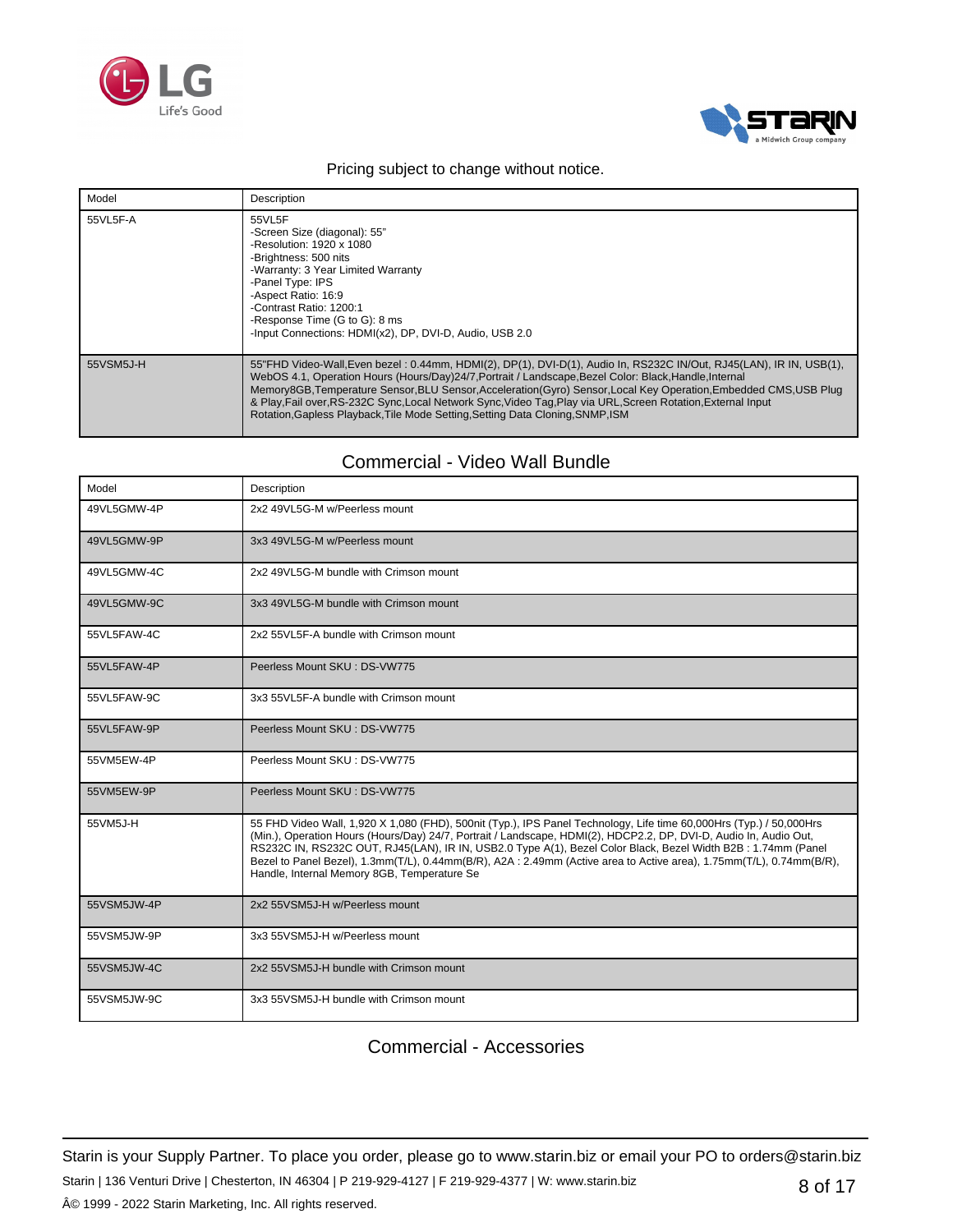



| Model                                      | Description                                                                               |
|--------------------------------------------|-------------------------------------------------------------------------------------------|
| <b>WM-L000S</b>                            | Accessory - Wall mount for TR3DJ models, max loading 350                                  |
| OPSJ-5LDJA                                 | OPS Media Player for TR3DJ models, i5 Windows 10 OPS slot-in PC for CreateBoard TR series |
| <b>WP402-B</b>                             | Commercial Signage Media Player_Sigage webOS box (4.0) (UHD OUTPUT)                       |
| BP350.EUSALLF?<br>Order SKU #BP350.EUSALLF | BP350<br>-BLU-RAY/DVD/CD Playback<br>-Premium Content Providers<br>-Built-in WiFi         |

## Commercial - Accessory - OLED Accessory

| Model       | Description                                                                                                                                                                         |
|-------------|-------------------------------------------------------------------------------------------------------------------------------------------------------------------------------------|
| ACC-CC-EF5E | ACC-CC-EF5E<br>-Curvature Calibrator<br>-Optional Accessory for 55EF5E/ 55EF5F/ 55EF5G OLED Signage<br>-Supported Curvature: Up to 1,000R(Concave/Convex)<br>-On-site Customization |

## Commercial - Accessory - Speakers

| Model          | Description                                                       |
|----------------|-------------------------------------------------------------------|
| SP-5000        | Optional Speakers for SE3B-B/SM5B-B                               |
| SP-5200        | Optional Speakers for UH5B                                        |
| <b>ST-000F</b> | Accessory - Mobile trolley cart for TR3DJ models, max loading 260 |
| ST-1300F       | <b>Floor Stand</b>                                                |
| ST-1361FH      | Motorized Stand (old model ST-1360F)                              |
| ST-1362FH      | Motorized Stand - for 136" LAEC015                                |

### Commercial - Accessory - Stands

| Model          | Description                                            |
|----------------|--------------------------------------------------------|
| ACC-S-EW5F     | Stand for OLED display, 2pc stand set for OLED Monitor |
| ST-201T        | Stand for 55/49UH5                                     |
| ST-322T        | Stand for 32SE/SM                                      |
| <b>ST-432T</b> | Stand for 43SE/SM                                      |
| ST-43HT        | 1 Pole Desktop Stand for One: Quick Flex (43HT3WJ-B)   |
| ST-43HF        | Movable floor stand for One: Quick Flex (43HT3WJ-B)    |
| ST-492T        | Stand for 49SE/SM                                      |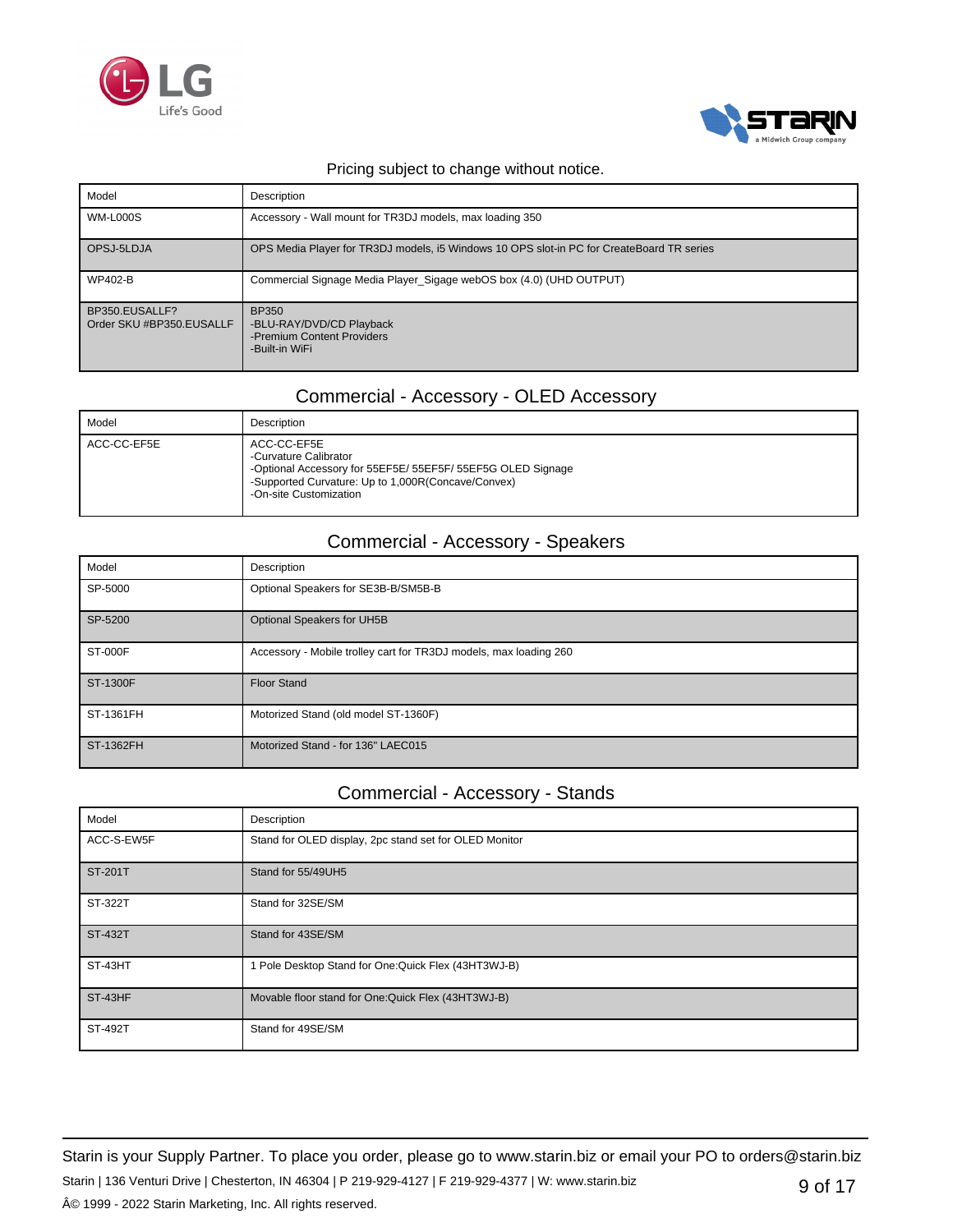



| Model    | Description                         |
|----------|-------------------------------------|
| ST-651T  | Stand for 65LS33A/65UH5             |
| ST-652T  | Stand for 55&65SE/SM                |
| ST-653T  | Stand for 43", 49", 55", 65" UH5F-H |
| ST-653TW | Stand for 43", 49", 55", 65" UH5F-H |

### Commercial - Accessory - Video Walls

| Model      | Description                     |
|------------|---------------------------------|
| LPLG001-FV | External Power box for 55SVH7PF |

### IT Products - PC Monitors

| Model               | Description                                                                                                                                                                                                                                                                                                                                                                                                                                                                                                                      |
|---------------------|----------------------------------------------------------------------------------------------------------------------------------------------------------------------------------------------------------------------------------------------------------------------------------------------------------------------------------------------------------------------------------------------------------------------------------------------------------------------------------------------------------------------------------|
| 24CN650N-6A         | 24" LG Thin CLIENT AIO MONITOR 1920X1080, Intel(R) Celeron J4105, 4GB DDR4, 16GB eMMC, IPS                                                                                                                                                                                                                                                                                                                                                                                                                                       |
| 24CN650N-6N         | 24" LG Thin CLIENT AIO MONITOR 1920X1080, Intel(R) Celeron J4105, 4GB DDR4, 16GB eMMC, IPS                                                                                                                                                                                                                                                                                                                                                                                                                                       |
| 24CN650W-AP **NEW** | 24" LG Thin CLIENT AIO MONITOR 1920X1080, Intel(R) Celeron J4105, 8GB DDR4, 128GB eMMC, IPS                                                                                                                                                                                                                                                                                                                                                                                                                                      |
| 24CN670IK6N **NEW** | 24" LG Thin CLIENT IGEL PRE-INSTALLED AIO MONITOR 1920X1080, Intel(R) Celeron J4105, 4GB DDR4, 16GB<br>eMMC, IPS                                                                                                                                                                                                                                                                                                                                                                                                                 |
| 43BN70U-B           | 43" LG MONITOR, 3840X2160, 16:9 IPS, HDR10, USB-C, TAA                                                                                                                                                                                                                                                                                                                                                                                                                                                                           |
| 43HT3WJ-B           | Portrait / LandscapeKey Feature(Windows)-Internal Memory4GB3840x2160 (UHD)U-IPSLife time50000HrsOperation<br>Hours (Hours/Day)24/7Connectivity(webOS): HDMIO(2)DPUSB-Type CRS232C INRJ45(LAN)IR INUSB2.0 Type<br>A(1)RS232C OutRJ45(LAN) Connectivity(Windows): RJ45(LAN)USB3.1 Type A(2) USB Type C(1)Temperature<br>SensorAuto Brightness sensorLocal Key OperationwebOS4.1Background Image-Booting Logo ImageNo Signal<br>ImageScreen RotationExternal Input RotationCrestron InsideSmart Energy SavingPM modeWake on LANHDMI |
| 22BK430H-B          | 21.5IN LED LCD 1920X1080 16:9 IPS                                                                                                                                                                                                                                                                                                                                                                                                                                                                                                |
| 22BL450Y-B          | 22" LG MONITOR, 1920X1080, 16:9 IPS, DISPLAY PORT                                                                                                                                                                                                                                                                                                                                                                                                                                                                                |
| 22BL450Y-W          | 22" LG MONITOR, 1920X1080, 16:9 IPS, DP                                                                                                                                                                                                                                                                                                                                                                                                                                                                                          |
| 24BK430H-B          | 23.8IN LED LCD 1920X1080 16:9 IPS                                                                                                                                                                                                                                                                                                                                                                                                                                                                                                |
| 24BK550Y-I          | 24IN 1920X1080 16:9 IPS DP                                                                                                                                                                                                                                                                                                                                                                                                                                                                                                       |
| 24BK750Y-B          | 23.8IN LED LCD 1920X1080 16:9 IPS                                                                                                                                                                                                                                                                                                                                                                                                                                                                                                |
| 24BL450Y-B          | 24" LG MONITOR, 1920X1080, 16:9 IPS, DISPLAY PORT                                                                                                                                                                                                                                                                                                                                                                                                                                                                                |
| 24BL650C-B          | 24" LG MONITOR, 1920X1080, 16:9 IPS, USB-C                                                                                                                                                                                                                                                                                                                                                                                                                                                                                       |
| 24BP750C-B          | 24" LG MONITOR, 1920 x 1080, 16:9 IPS, USB-C, HDMI, DP                                                                                                                                                                                                                                                                                                                                                                                                                                                                           |
| 24BP75Q-B           | 24" LG MONITOR, 2560 x 1440, 16:9 IPS, USB-C, HDMI, DP                                                                                                                                                                                                                                                                                                                                                                                                                                                                           |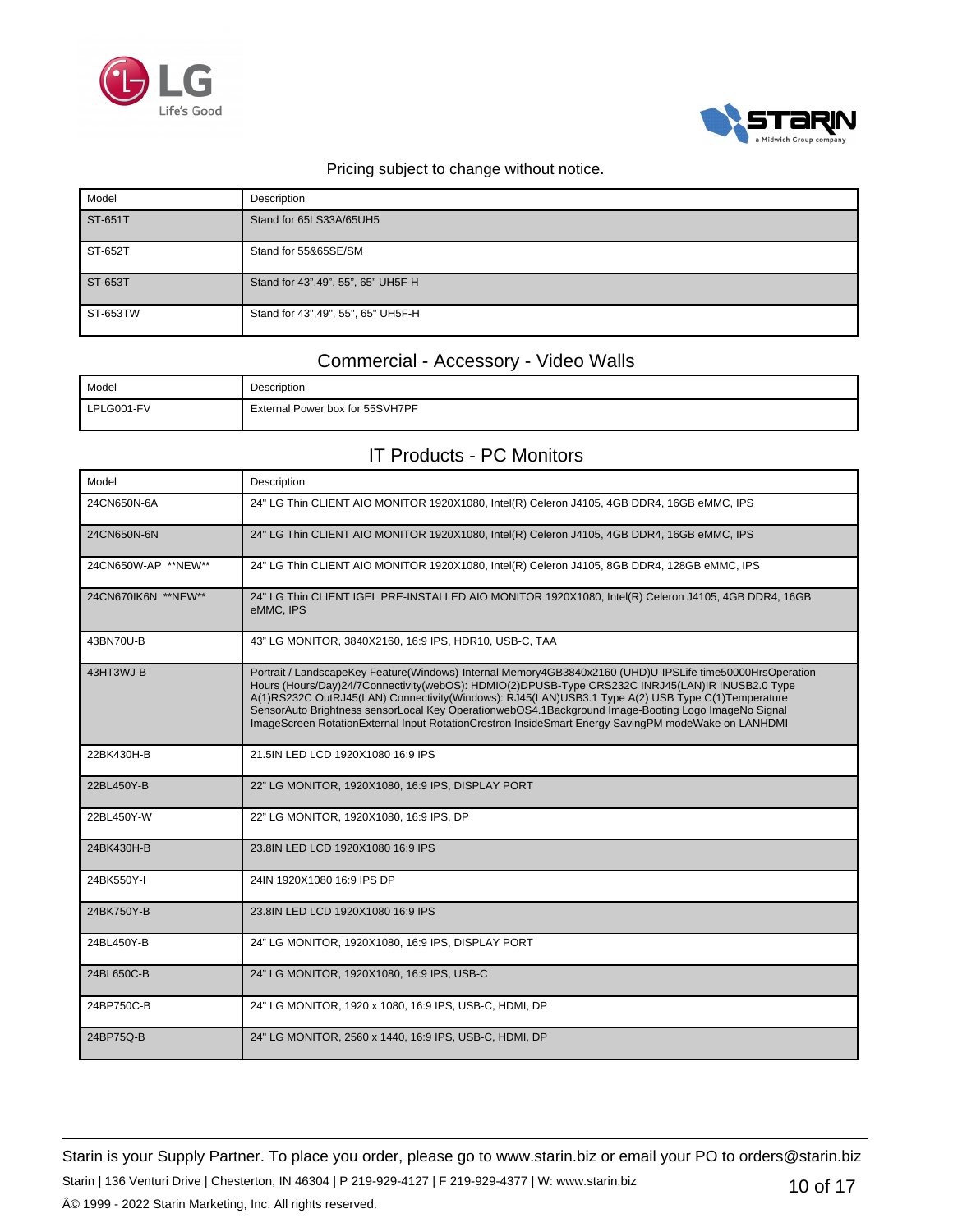



| Model      | Description                       |
|------------|-----------------------------------|
| 27BK400H-B | 27IN LED LCD 1920 X 1080 16:9 IPS |
| 27BK430H-B | 27IN LED LCD 1920X1080 16:9 IPS   |
| 27BK550Y-I | 27IN 1920X1080 16:9 IPS DP        |
| 27BK750Y-B | 27IN LED LCD 1920X1080 16:9 IPS   |

### Desktop Monitor - LED/LCD

| Model               | Description                                                                                                                    |
|---------------------|--------------------------------------------------------------------------------------------------------------------------------|
| 34CN650I-6N **NEW** | 34" LG THIN CLIENT IGEL PRE-INSTALLED AIO MONITOR, 2560X1080, INTEL CELERON QUAD CORE, 4GB DDR,<br>16GB eMMC, IPS, TAA, HW TPM |

## IT Products - PC Monitors

| Model                | Description                                                                                                                                                                                                       |
|----------------------|-------------------------------------------------------------------------------------------------------------------------------------------------------------------------------------------------------------------|
| 27BL85U-W            | 27" LG MONITOR, 3840X2160, 16:9 IPS, FREESYNC, USB-C                                                                                                                                                              |
| 27BL450Y-B           | 27" LG MONITOR, 1920X1080, 16:9 IPS, DP                                                                                                                                                                           |
| 27BL650C-B           | 27" LG MONITOR, 1920X1080, 16:9 IPS, USB-C                                                                                                                                                                        |
| 27BL55U-B            | 27" LG MONITOR, 3840X2160, 16:9 IPS, FREESYNC, DP, TAA                                                                                                                                                            |
| 27BN88Q-B            | 27" LG MONITOR, 2560x1440, 16:9 IPS, USB-C, HDMI 2.0 (2), DISPLAY PORT, USB 3.0 (2 DOWN) ERGO STAND                                                                                                               |
| 32BL75U-W            | 32" LG MONITOR, 3840X2160, 16:9 VA, FREESYNC, USB-C                                                                                                                                                               |
| 32EP950-B            | 32" LG OLED MONITOR, 3840 X 2160, 16:9 OLED, HDMI, DISPLAY PORT 1.4 (2), USB 3.0 (1 UP, 3 DOWN), USB Type-C                                                                                                       |
| BF50NST              | 4K WUXGA, 5000 Ansi, Smart Laser projector, WebOS & Magic remote, HDR10, TruMotion, IP control, DICOM, HDBaseT                                                                                                    |
| BF60PST              | ProBeam BF60PST 6000 lumens WUXGA laser projector, 20000 hrs, IP control, DICOM, HDBaseT, TAA Compliant                                                                                                           |
| BU <sub>50</sub> NST | 4K UHD, 5000 Ansi, Smart Laser projector, WebOS & Magic remote, HDR10, TruMotion, IP control, DICOM, HDBaseT                                                                                                      |
| BU53PST              | ProBeam BU53PST 5000 lumens 4K UHD short throw laser projector, 20000 hrs, TruMotion, IP control, HDBaseT, TAA<br>Compliant, 4K UHD (3840x2160), WiFi & Bluetooth included. No wireless by special order request. |
| BU60PST              | ProBeam BU60PST 6000 lumens 4K UHD laser projector, 20000 hrs, TruMotion, IP control, DICOM, HDBaseT, TAA<br>Compliant                                                                                            |
| <b>HU85LS</b>        | 4K UHD UST, 2700 Ansi, Smart Laser home cinema projector, WebOS & Magic remote, HDR10, TruMotion, IP control                                                                                                      |
| 24CK550W-3A          | 23.8 IN LED CLOUD THIN CLIENT 1920X1080 IPS                                                                                                                                                                       |
| 24CK550N-3A          | 24IN CLOUD THIN CLIENT 1920X1080 IPS                                                                                                                                                                              |
| 24CK550Z-BP          | 24" LG ZERO CLIENT AIO MONITOR, TERA 2321 PCOIP, 1920 X1080, DISPLAY PORT USB, IPS, TAA                                                                                                                           |
| 24CK560N-3A          | 24" LG THIN CLIENT AIO MONITOR, 1920X1080, AMD PRARIE FALCON GX 212JJ, 4GB DDR, 32GB SSD, IPS, TAA,<br>IEC60601 Medical Certification                                                                             |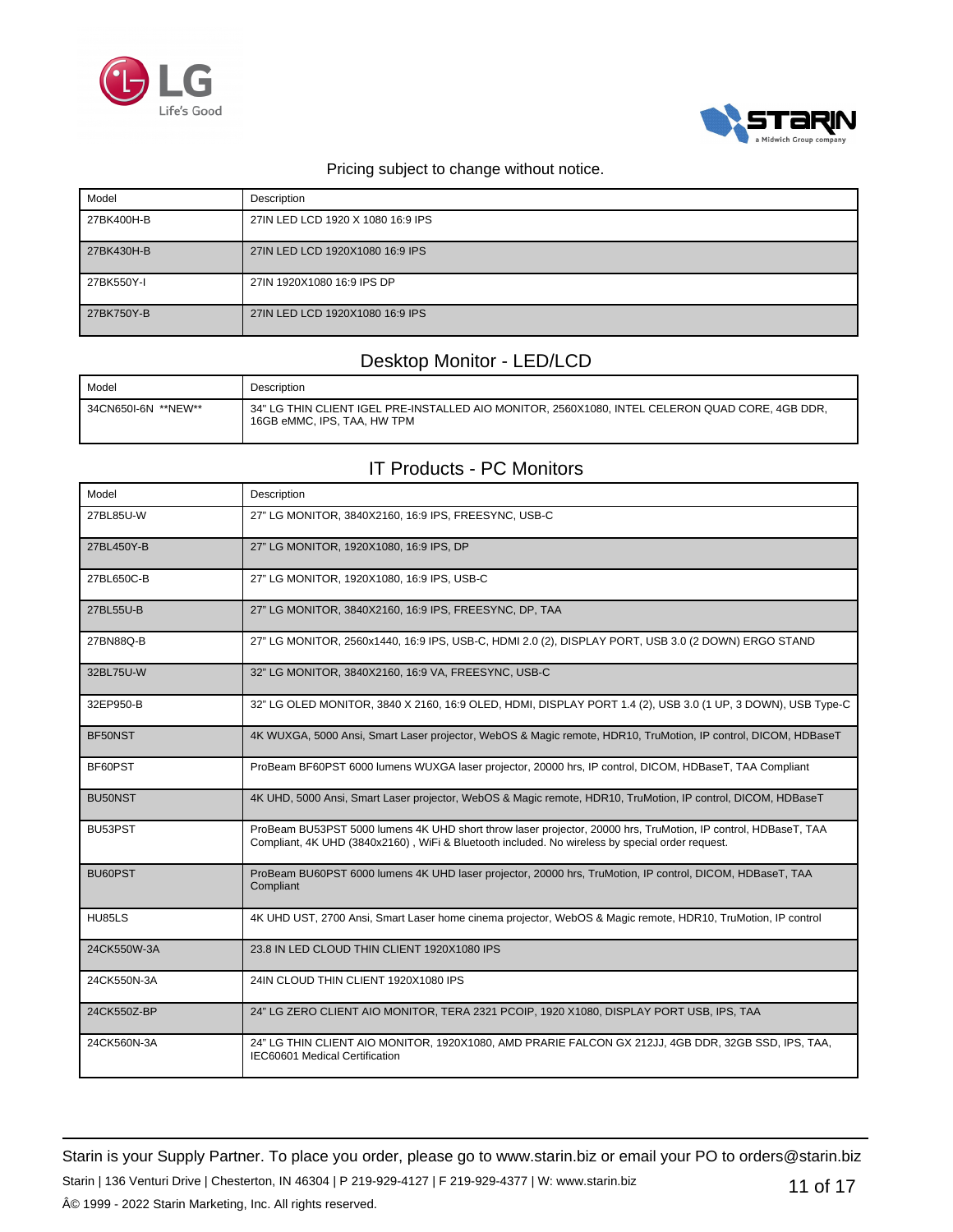



| Model       | Description                                                                                                       |
|-------------|-------------------------------------------------------------------------------------------------------------------|
| 24CN650I-6N | 24" LG Thin CLIENT AIO MONITOR 1920X1080, Intel(R) Celeron J4105, 4GB DDR4, 16GB eMMC, IPS                        |
| 24CN670NK6A | 24" LG Thin CLIENT AIO MONITOR 1920X1080, Intel(R) Celeron J4105, 4GB DDR4, 16GB eMMC, IPS                        |
| 24CN670NK6N | 24" LG Thin CLIENT AIO MONITOR 1920X1080, Intel(R) Celeron J4105, 4GB DDR4, 16GB eMMC, IPS                        |
| 27CN650N-6A | 27" LG THIN CLIENT AIO MONITOR, 1920X1080, INTEL CELERON QUAD CORE, 4GB DDR, 16GB SSD, IPS, TAA, HW<br><b>TPM</b> |
| 27CN650N-6N | 27" LG THIN CLIENT AIO MONITOR, 1920X1080, INTEL CELERON QUAD CORE, 4GB DDR, 16GB eMMC, IPS, TAA,<br>HW TPM       |
| 27EP950-B   | 27" LG OLED MONITOR, 3840 X 2160, 16:9 OLED, HDMI, DISPLAY PORT 1.4 (2), USB 3.0 (1 UP, 3 DOWN), USB Type-<br>С   |
| 27BK67U-B   | 27IN 3840x2160 16:9 IPS USB-C                                                                                     |
| 27BN85UN-B  | 27" LG MONITOR, 3840X2160, 16:9 IPS, HDMI 2.0 (2) USB-C                                                           |
| 27BN88U-B   | 27" LG MONITOR, 3840x2160, 16:9 IPS, USB-C, HDMI 2.0 (2), DISPLAY PORT, USB 3.0 (2 DOWN) ERGO STAND               |

### Accessory - General

| Model     | Description                                                           |
|-----------|-----------------------------------------------------------------------|
| CL600I-6N | LG THIN CLIENT BOX, INTEL CELERON QUAD CORE, 4GB DDR4, 16GB eMMC, TAA |

## IT Products - PC Monitors

| Model             | Description                                                                                                                |
|-------------------|----------------------------------------------------------------------------------------------------------------------------|
| 32BL95U-W         | 32IN 3840 X 2160 16:9 NANO IPS FREESYNC HDR10 THUNDERBOLT                                                                  |
| 32BN50U-B         | 32" LG MONITOR, 3840X2160, 16:9, VA, HDMI 2.0 (2) HDR10                                                                    |
| 32BN67U-B         | 32" LG MONITOR, TRUE 4K 3840X2160, 16:9 IPS, HDMI 2.0 (2), DISPLAY PORT, USB 3.0 (1UP/2 DOWN)                              |
| 32BN88U-B         | 32" LG MONITOR, TRUE 4K 3840X2160, 16:9 IPS, HDMI 2.0 (2), DISPLAY PORT, USB 3.0 (2 DOWN), USB Type-C<br><b>ERGO STAND</b> |
| 32BP88Q-B **NEW** | 32" LG QHD MONITOR, 2560 x 1440, 16:9 IPS, HDMI 2.0 (2), DISPLAY PORT, USB 3.0 (2 DOWN), USB Type-C ERGO<br><b>STAND</b>   |
| 24GL65B-B         | 24" LG GAMING MONITOR, 1920 X 1080, 16:9 TN, FREESYNC, DISPLAY PORT                                                        |
| 27GN75B-B         | 27" LG GAMING MONITOR, 1920 x 1080, 16:9 IPS, FREESYNC, DP                                                                 |
| 27GN95B-B         | 27" LG GAMING MONITOR, 3840 x2160, 16:9 NANO IPS, FREESYNC.HDMI, DP                                                        |
| 32GK65B-B         | 32" LG GAMING MONITOR, 2560 X 1440, 16:9 VA, G-SYNC, DISPLAY PORT                                                          |
| 38GN95B-B         | 38" LG CURVED GAMING MONITOR, 3840 X 1600, 21:9 NANO IPS, G-SYNC, DP                                                       |
| 40BP95C-W **NEW** | 40" LG MONITOR, 5120 x 1440, 21:9 IPS, HDR10, USB-C                                                                        |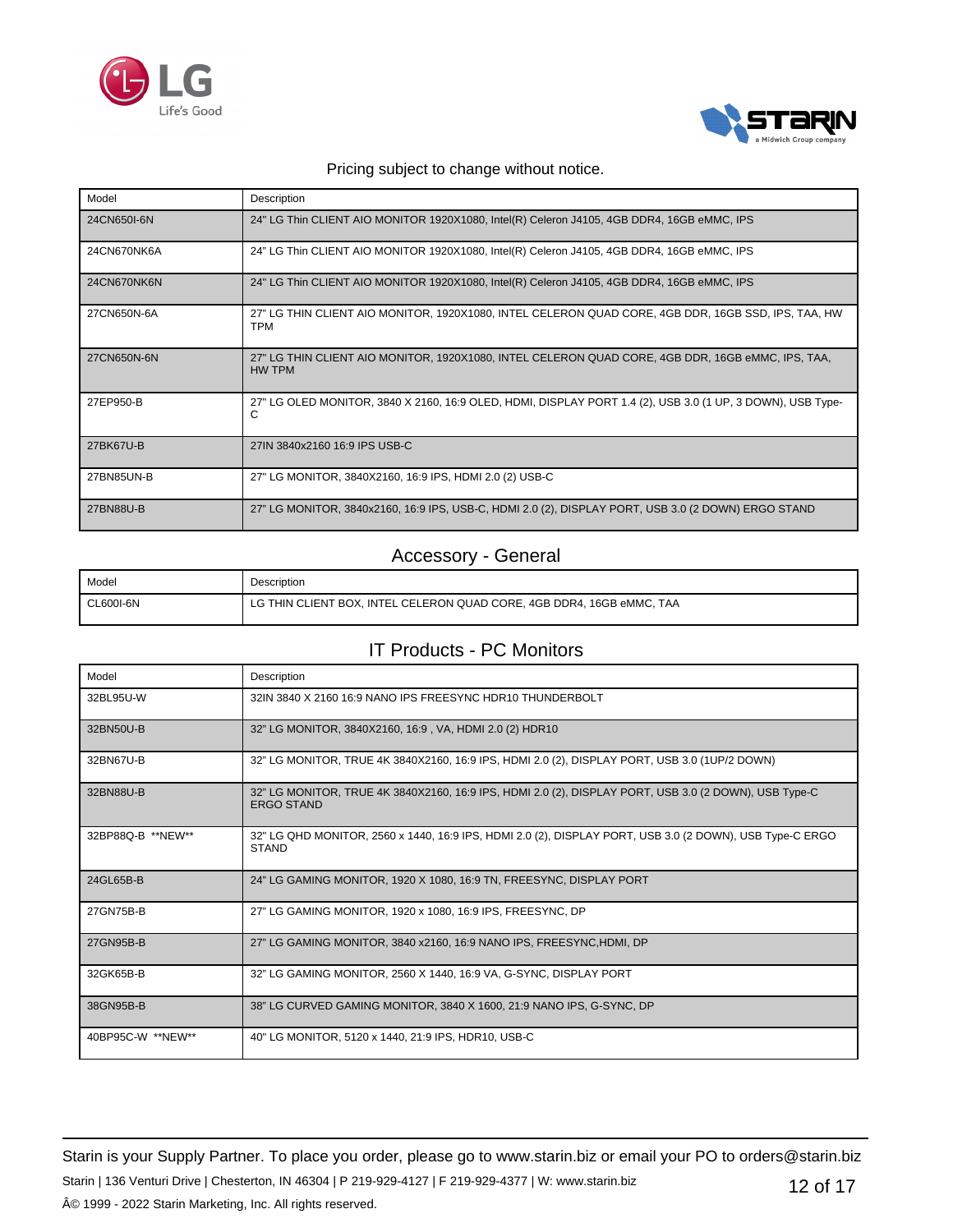



| Model       | Description                                                                                                       |
|-------------|-------------------------------------------------------------------------------------------------------------------|
| 49BL95C-WY  | 49" LG MONITOR, 5120 x 1440, 32:9 IPS, USB-C                                                                      |
| 29BN650-B   | 29" LG MONITOR, 2560X1080, 21:9 IPS, HDMI, DP                                                                     |
| 34BK95U-W   | 34IN 5120X2160 21:9 NANO IPS HDR10 THUNDERBOLT                                                                    |
| 34BL650-B   | 34" LG MONITOR, 2560 x 1080, 21:9 IPS, FREESYNC, DISPLAY PORT                                                     |
| 34BL85C-B   | 34" LG MONITOR, 3440X1440, 16:9 IPS, HDR10, DISPLAY PORT                                                          |
| 34BN670-B   | 34" LG MONITOR, 2560X1080, 21:9 IPS, DP, HDMI                                                                     |
| 34BN770-B   | 34" LG MONITOR, 3440X1440, 21:9 IPS, HDMI, DP                                                                     |
| 34BN77C-B   | 34" LG MONITOR, CURVED 3440X1440, 21:9 IPS, HDMI, DP                                                              |
| 34BN780-B   | 34" LG MONITOR, 3440X1440, 21:9 IPS, HDMI 2.0 (2), DP, USB 3.0 (1UP, 2DOWN) ERGO STAND                            |
| 34BP65C-B   | 34" LG MONITOR, Curved, 3440X1440, 21:9 VA, HDMI 2.0 (2), DP                                                      |
| 34BP85C-B   | 34" LG MONITOR, Curved, 3440X1440, 21:9 IPS, HDMI 2.0 (2), DP, USB Type-C, USB 3.0                                |
| 34BP85CN-B  | 34" LG MONITOR, Curved, 3440X1440, 21:9 IPS, HDMI 2.0 (2), DP, USB Type-C, USB 3.0                                |
| 34BP88CN-B  | 34" LG MONITOR, Curved, 3440X1440, 21:9 IPS, HDMI 2.0 (2), DP, USB Type-C, USB 3.0, ERGO STAND                    |
| 34CN650N-6A | 34" LG THIN CLIENT AIO MONITOR, 2560X1080, INTEL CELERON QUAD CORE, 4GB DDR, 16GB SSD, IPS, TAA, HW<br><b>TPM</b> |
| 34CN650N-6N | 34" LG THIN CLIENT AIO MONITOR, 2560X1080, INTEL CELERON QUAD CORE, 4GB DDR, 16GB eMMC, IPS, TAA,<br>HW TPM       |
| 35BN75CN-B  | 35" LG MONITOR, 3440X1440, 21:9 VA, USB-C, DP, HDMI                                                               |
| 38BN95C-W   | 38" LG MONITOR, 3840X1600, 21:9 NANO IPS, HDMI, DP THUNDERBOLT                                                    |
| 38BP85C-W   | 38" LG MONITOR, Curved, 3840X1600, 21:9, IPS, USB Type-C, HDMI, DP, USB                                           |

### IT Products - Laptops

| Model            | Description                                                                                             |
|------------------|---------------------------------------------------------------------------------------------------------|
| 14ZT90P-G.AX33U1 | 14" LG GRAM LIGHTWEIGHT NOTEBOOK, HDD TPM, 8GB DDR, 256GB SSD, FINGERPRINT SENSOR, IPS, MIL-<br>STD810G |
| 14ZT90P-G.AM33U1 | 14" LG GRAM LIGHTWEIGHT NOTEBOOK, HDD TPM, 8GB DDR, 256GB SSD, FINGERPRINT SENSOR, IPS, MIL-<br>STD810G |
| 14ZT90P-G.AM13U1 | 14" LG GRAM LIGHTWEIGHT NOTEBOOK. HDD TPM. 8GB DDR. 256GB SSD. FINGERPRINT SENSOR. IPS. MIL-<br>STD810G |
| 14ZT90P-G.AX13U1 | 14" LG GRAM LIGHTWEIGHT NOTEBOOK, HDD TPM, 8GB DDR, 256GB SSD, FINGERPRINT SENSOR, IPS, MIL-<br>STD810G |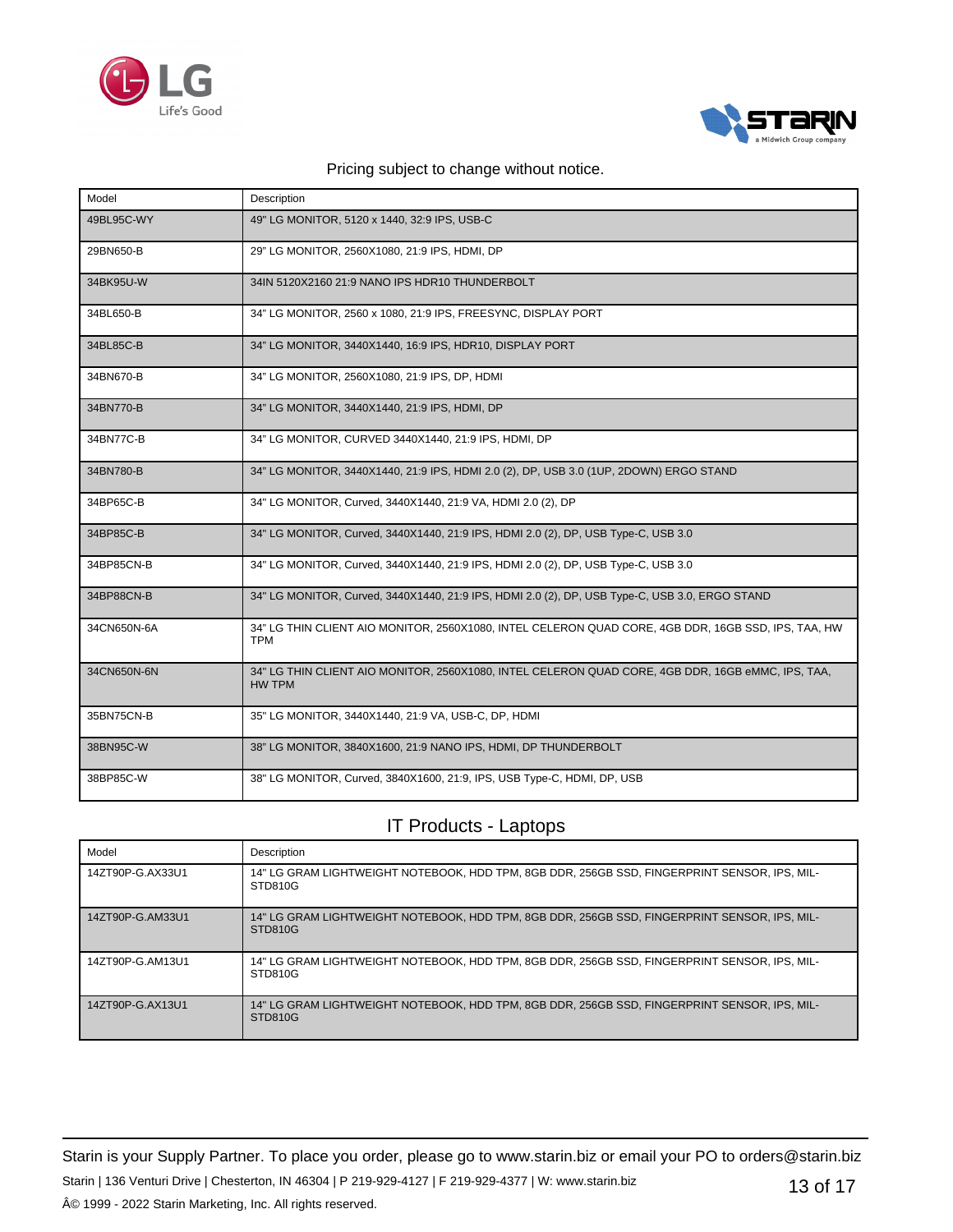



| Model            | Description                                                                                                                    |
|------------------|--------------------------------------------------------------------------------------------------------------------------------|
| 14ZT90P-G.AM12U1 | 14" LG GRAM LIGHTWEIGHT NOTEBOOK, HDD TPM, 8GB DDR, 256GB SSD, FINGERPRINT SENSOR, IPS, MIL-<br>STD810G                        |
| 17ZT90P-G.AX33U1 | 17" LG GRAM LIGHTWEIGHT NOTEBOOK, HDD TPM, 8GB DDR, 256GB SSD, FINGERPRINT SENSOR, IPS, MIL-<br>STD810G                        |
| 17Z90P-N.APS5U1  | 17" LG GRAM LIGHTWEIGHT NOTEBOOK,HW TPM, WINDOWS 10PRO, CORE 17, 16GB DDR, 512GB SSD,<br>FINGERPRINT SENSOR, IPS, MIL-STD810G  |
| 17Z90P-N.APB7U1  | 17" LG GRAM LIGHTWEIGHT NOTEBOOK,HW TPM, WINDOWS 10PRO, CORE I7, 16GB DDR, 1TB SSD,<br>FINGERPRINT SENSOR, IPS, MIL-STD810G    |
| 16Z90P-N.APS5U1  | 16" LG GRAM LIGHTWEIGHT NOTEBOOK, HW TPM, WINDOWS 10PRO, CORE 17, 16GB DDR, 512GB SSD,<br>FINGERPRINT SENSOR, IPS, MIL-STD810G |
| 16Z90P-N.APB7U1  | 16" LG GRAM LIGHTWEIGHT NOTEBOOK, HW TPM, WINDOWS 10PRO, CORE I7, 16GB DDR, 1TB SSD,<br>FINGERPRINT SENSOR, IPS, MIL-STD810G   |
| 15Z90P-N.APS7U1  | 15" LG GRAM LIGHTWEIGHT NOTEBOOK, HW TPM, WINDOWS 10PRO, CORE I7, 16GB DDR, 1TB SSD,<br>FINGERPRINT SENSOR, IPS, MIL-STD810G   |
| 14Z90P-N.APS3U1  | 14" LG GRAM LIGHTWEIGHT NOTEBOOK, HW TPM, WINDOWS 10PRO, CORE 15, 8GB DDR, 256GB SSD,<br>FINGERPRINT SENSOR. IPS. MIL-STD810G  |

## IT Products - Medical Monitors

| Model      | Description                                                                                                                                                                                                                                                                                                                                                                                  |
|------------|----------------------------------------------------------------------------------------------------------------------------------------------------------------------------------------------------------------------------------------------------------------------------------------------------------------------------------------------------------------------------------------------|
| 21HK512D-B | 21HK512D-B<br>-Designed Specifically for Medical Diagnostic Reading<br>-DICOM Part 14 GSDF<br>-Resolution 2048 x 1536<br>-Brightness 1000 cd/m <sup>2</sup> (Typ)<br>-Contrast Ratio 1400:1<br>-Response Time 30ms (Typ)<br>-Tilt/Swivel/Height/Pivot Adjustable<br>-VESA Compliant Wall Mountable<br>-TAA Compliant<br>-FDA 510(k) Class II (pending)<br>-3-Year Limited Warranty (SWAP)    |
| 21HQ513D-B | 21" LG MEDICAL IPS 3MP DIAGNOSTIC MONITOR 2048 X 1536 DP FDA 510K CLASS II                                                                                                                                                                                                                                                                                                                   |
| 27HJ712C-W | 27HJ712C-W<br>-Designed Specifically for the Healthcare Professionals<br>-UL Medical Grade Listed<br>-DICOM part 14<br>-Native Display Resolution 3840 x 2160<br>-Contrast Ratio 1000:1<br>-14ms(Typ.) Response Time<br>-Six Axis Control<br>-Brightness Stabilization<br>-Flicker Safe<br>-Reader Mode<br>-VESA™ Compliant Wall Mountable<br>-3-Year Limited Warranty Parts/Labor/Backlight |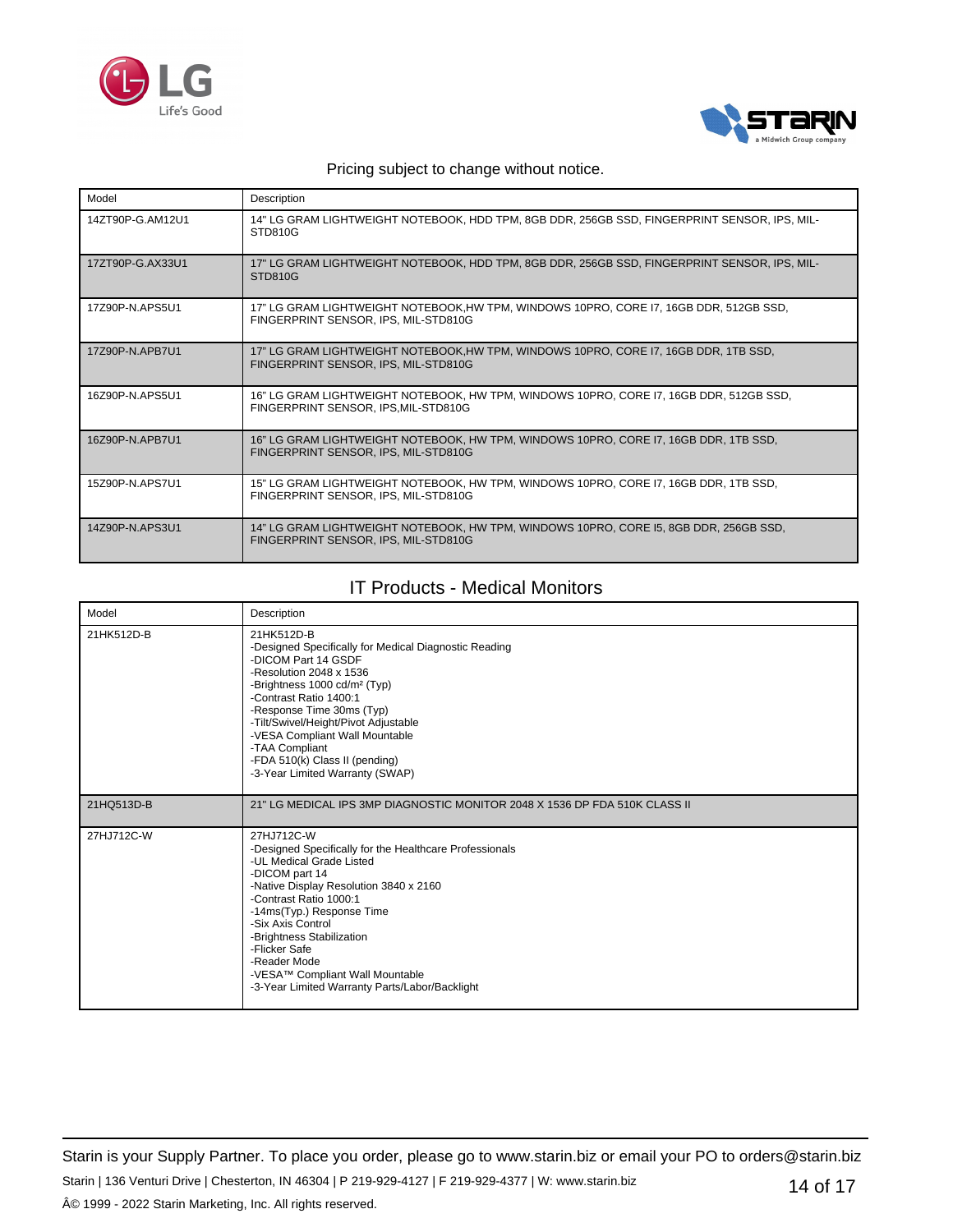



| Model       | Description                                                                                                                                                                                                                                                                                                                                                                                  |
|-------------|----------------------------------------------------------------------------------------------------------------------------------------------------------------------------------------------------------------------------------------------------------------------------------------------------------------------------------------------------------------------------------------------|
| 27HJ713C-B  | 27HJ713C-B<br>-Designed Specifically for the Healthcare Professionals<br>-UL Medical Grade Listed<br>-DICOM part 14<br>-Native Display Resolution 3840 x 2160<br>-Contrast Ratio 1000:1<br>-14ms(Typ.) Response Time<br>-Six Axis Control<br>-Brightness Stabilization<br>-Flicker Safe<br>-Reader Mode<br>-VESA™ Compliant Wall Mountable<br>-3-Year Limited Warranty Parts/Labor/Backlight |
| 27HJ713S-W  | 27HJ713S-W<br>-Designed Specifically for the Operating Room<br>-UL Medical Grade Listed<br>-DICOM part 14<br>-Native Display Resolution 3840 x 2160<br>-Contrast Ratio 1000:1<br>-14ms(Typ.) Response Time<br>-Six Axis Control<br>-Brightness Stabilization<br>-VESA™ Compliant Wall Mountable<br>-3-Year Limited Warranty Parts/Labor/Backlight                                            |
| 27HK510S-W  | 27HK510S-W<br>-Designed Specifically for the Operating Room<br>-UL Medical Grade Listed<br>-FDA Class 2<br>-TAA Compliant<br>-Native Display Resolution 1920 x 1080<br>-Contrast Ratio 1000:1<br>-14ms (Typ.) Response Time<br>-Six Axis Control<br>-Brightness Stabilization<br>-VESA™ Compliant Wall Mountable<br>-3-Year Limited Warranty Parts/Labor/Backlight                           |
| 32HL512D-B  | 32" LG MEDICAL IPS 8MP DIAGNOSTIC MONITOR 3480X2160 DP FDA 501K (starting 2020) TAA                                                                                                                                                                                                                                                                                                          |
| 32HL710S-W  | 32" LG MEDICAL IPS 4K SURGICAL MONITOR 3480X2160 SRGB 115% DICOM14 IP35&IP32 FDA CLASS I (starting<br>November) TAA                                                                                                                                                                                                                                                                          |
| 32LT340C9UB | 32 HD, HDMI, 1 RS232, USB, Speaker, Stand, Viewing angle 178/178 NTSC, Refresh rate 60Hz, DPM(Display Power<br>Management)                                                                                                                                                                                                                                                                   |
| 32HL714S-W  | 32" LG MEDICAL IPS 4K SURGICAL MONITOR 3480X2160 DP FDA CLASS I, 12G SDI                                                                                                                                                                                                                                                                                                                     |
| 31HN713D-B  | 31" LG MEDICAL ANTI-GLARE, 3H DIGNOSTIC MONITOR 4200 X 2800 (3:2) CLASS II FDA 510K                                                                                                                                                                                                                                                                                                          |

## Accessory - Medical Monitor Extended Service

| Model       | Description                                                                                    |
|-------------|------------------------------------------------------------------------------------------------|
| MM19E10000U | 19" Medical Monitor, 1 Year Extended Service Term, 4 Years Total Coverage                      |
| MM19E1S100U | 19" Medical Monitor, 1 Year Extended Service Term, 4 Years Total Coverage, Quick-Swap (24 Hrs) |
| MM19E20000U | 19" Medical Monitor, 2 Years Extended Service Term, 5 Years Total Coverage                     |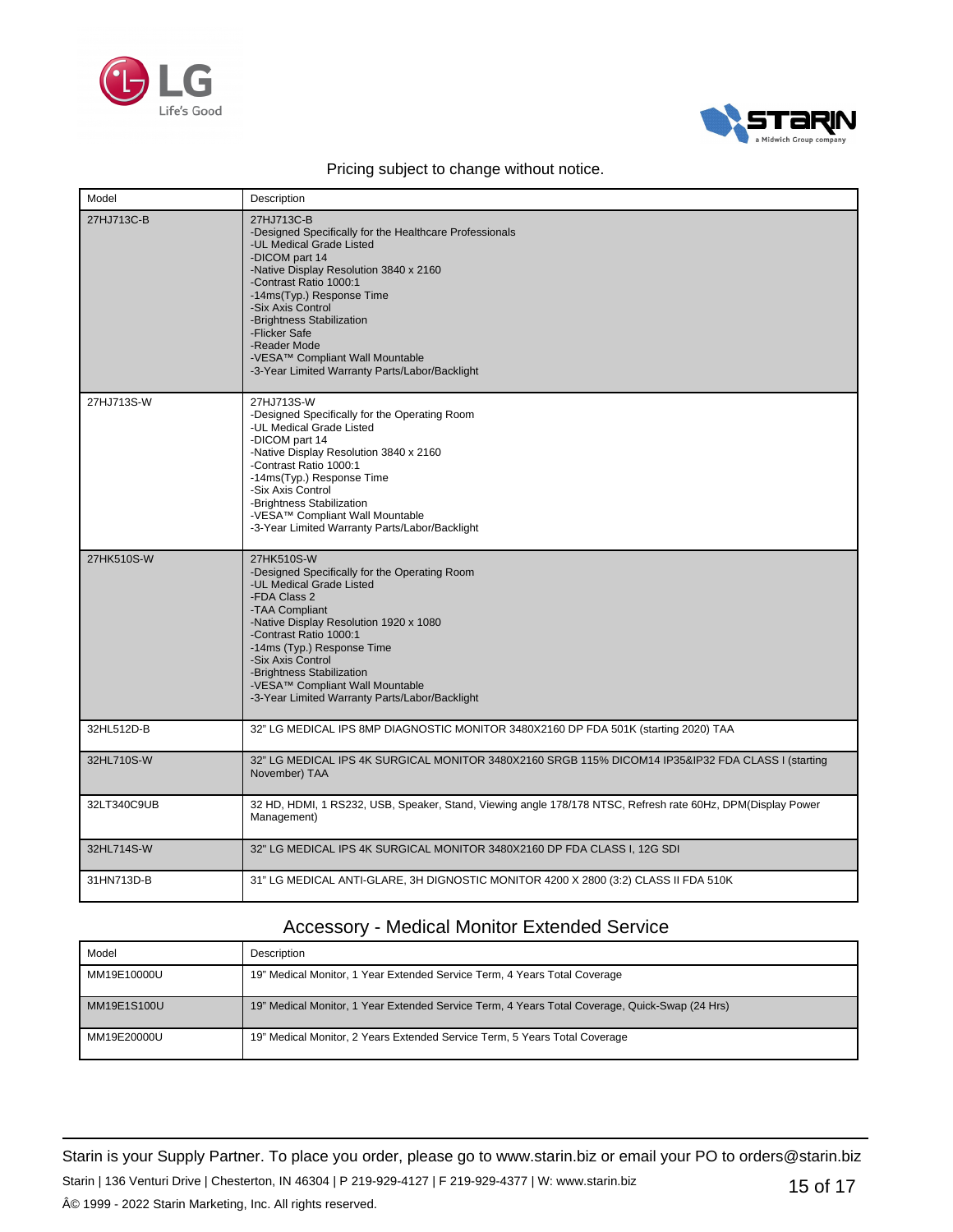



| Model       | Description                                                                                     |
|-------------|-------------------------------------------------------------------------------------------------|
| MM19E2S100U | 19" Medical Monitor, 2 Years Extended Service Term, 5 Years Total Coverage, Quick-Swap (24 Hrs) |
| MM21E10000U | 21" Medical Monitor, 1 Year Extended Service Term, 4 Years Total Coverage                       |
| MM21E1S100U | 21" Medical Monitor, 1 Year Extended Service Term, 4 Years Total Coverage, Quick-Swap (24 Hrs)  |
| MM21E20000U | 21" Medical Monitor, 2 Years Extended Service Term, 5 Years Total Coverage                      |
| MM21E2S100U | 21" Medical Monitor, 2 Years Extended Service Term, 5 Years Total Coverage, Quick-Swap (24 Hrs) |
| MM27E10000U | 27" Medical Monitor, 1 Year Extended Service Term, 4 Years Total Coverage                       |
| MM27E1S100U | 27" Medical Monitor, 1 Year Extended Service Term, 4 Years Total Coverage, Quick-Swap (24 Hrs)  |
| MM27E20000U | 27" Medical Monitor, 2 Years Extended Service Term, 5 Years Total Coverage                      |
| MM27E2S100U | 27" Medical Monitor, 2 Years Extended Service Term, 5 Years Total Coverage, Quick-Swap (24 Hrs) |
| MM32E10000U | 32" Medical Monitor, 1 Year Extended Service Term, 4 Years Total Coverage                       |
| MM32E1S100U | 32" Medical Monitor, 1 Year Extended Service Term, 4 Years Total Coverage, Quick-Swap (24 Hrs)  |
| MM32E20000U | 32" Medical Monitor, 2 Years Extended Service Term, 5 Years Total Coverage                      |
| MM32E2S100U | 32" Medical Monitor, 2 Years Extended Service Term, 5 Years Total Coverage, Quick-Swap (24 Hrs) |

## IT Products - Cloud Devices

| Model            | Description                                                                          |
|------------------|--------------------------------------------------------------------------------------|
| CK500W-3A        | VMWARE AMD PRARIE FALCON GX-212JJ                                                    |
| CK500N-3C        | LG THIN CLIENT BOX, VMWARE, AMD PRARIE FALCON GX-212JJ, 4GB DDR4, 32GB SSD, TAA      |
| <b>CL600N-6A</b> | LG THIN CLIENT BOX, INTEL CELERON QUAD CORE, 4GB DDR4, 16GB eMMC, TAA                |
| CL600N-6N        | LG THIN CLIENT BOX, INTEL CELERON QUAD CORE, 4GB DDR4, 16GB eMMC, TAA                |
| CBV42-BP         | LG ZERO CLIENT BOX, TERA2321 PCOIP, BRACKET, 1920 X 1200, DISPLAY PORT USB, IPS, TAA |

## Hospitality - TV

| Model       | Description                                                                                                     |
|-------------|-----------------------------------------------------------------------------------------------------------------|
| 55UT340H9UA | Commercial Lite, 4K UHD, Non-Pro:idiom, Instant-on mode, One-pole Commercial stand (65" Non-swivel), 2yr w'ty + |

|                     | $\overline{\phantom{a}}$          |
|---------------------|-----------------------------------|
| Model               | Description                       |
| LAT140GT82S         | Film Large (655*492), 1film / box |
| CSAB-00914 ** NEW** | 4K System Controller_LSAB009      |